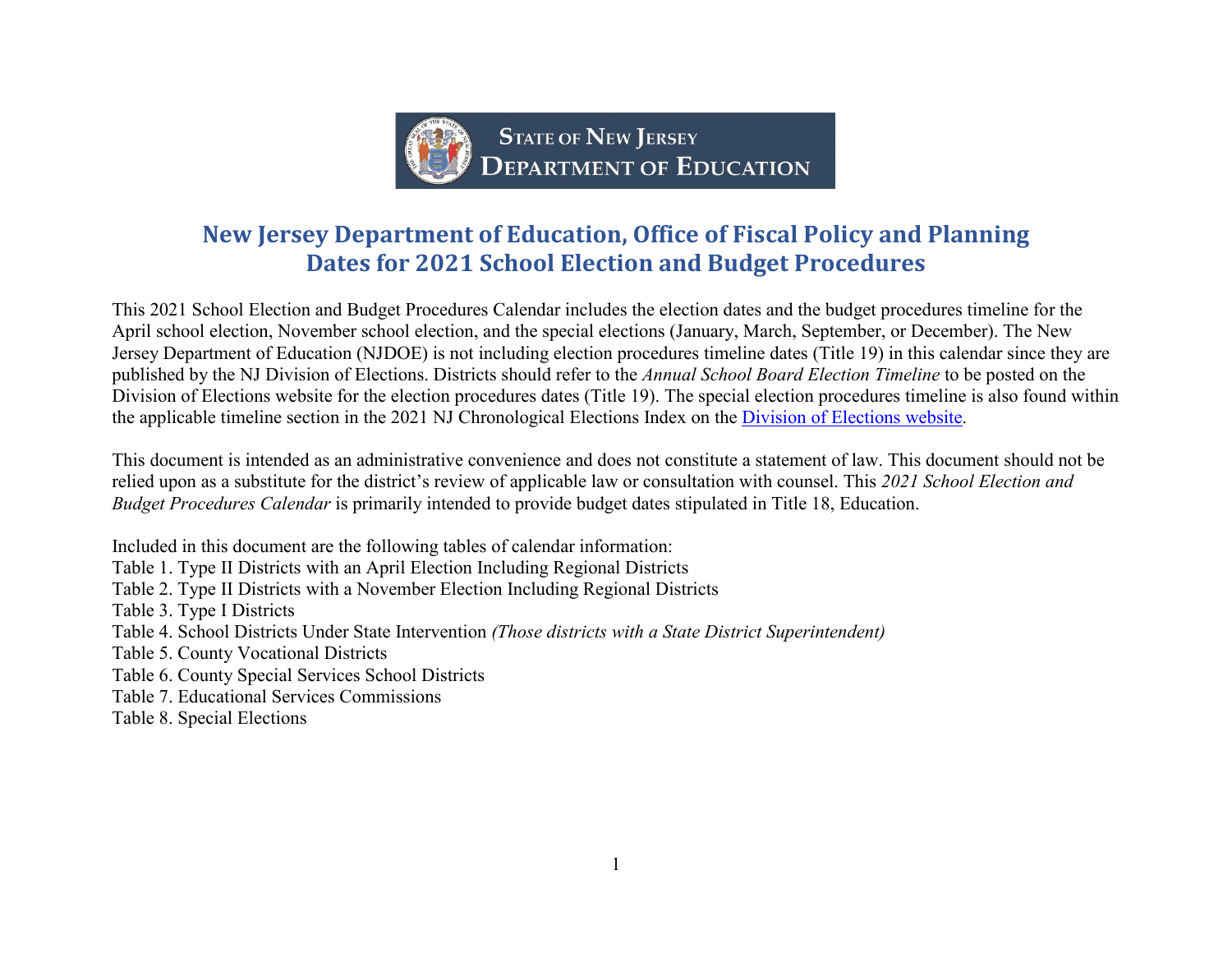Please note:

1. Dates in this election calendar have been changed pursuant to *N.J.S.A.* 19:60-1 which gives the Commissioner the authority to change school budget and election calendar dates if they coincide with a period of religious observance, and pursuant to *N.J.S.A.* 19:11-1 which allows movement of dates in the calendar if they fall on Sunday.

2. Dates in this election calendar have been changed pursuant to Executive Order 203 (EO203), which suspended January Special election.

3. Dates in this election calendar have been changed pursuant to Executive Order 211 (EO211), which suspended March Special election.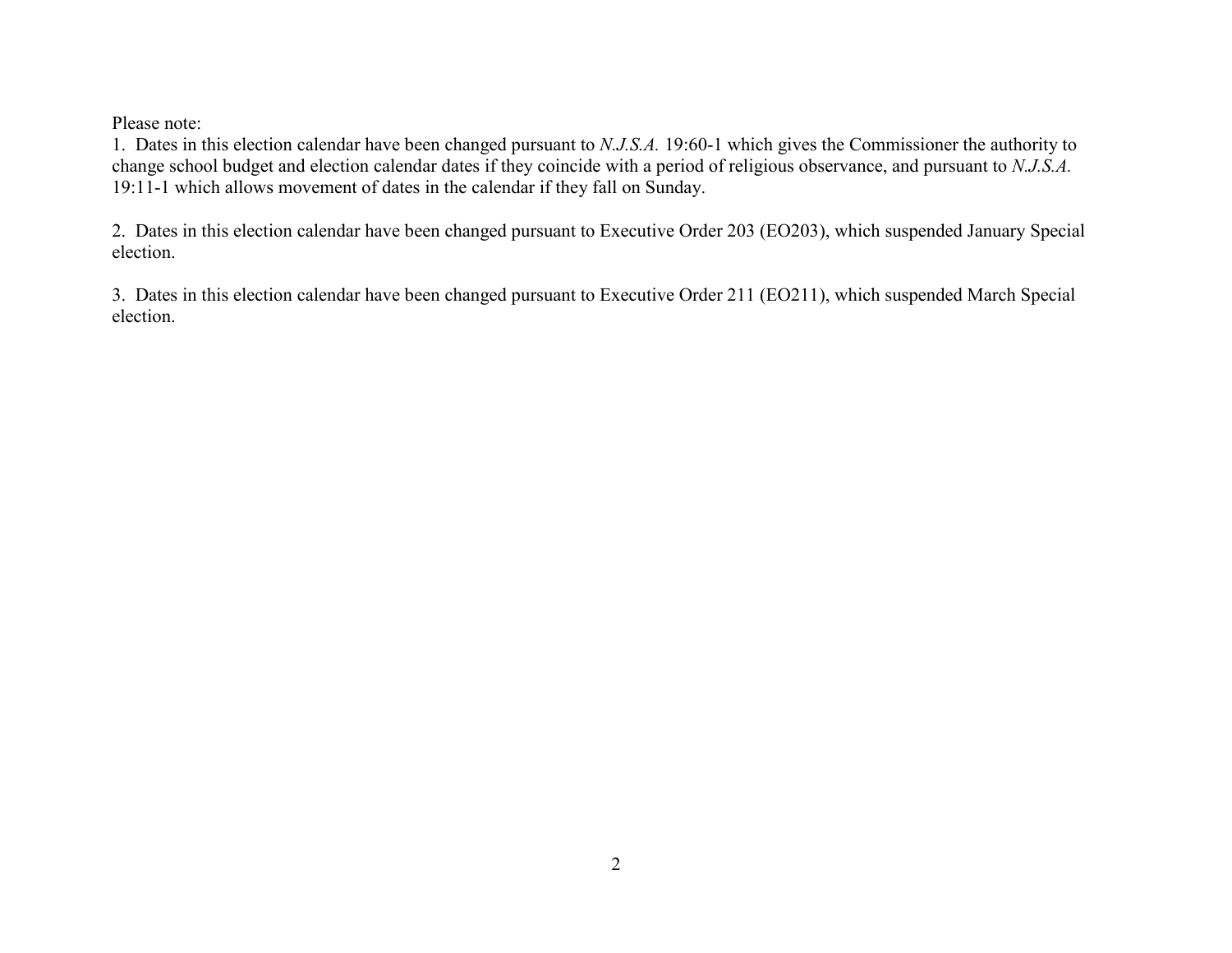| <b>Type II April Election</b>                                   | Date                        | <b>Description of Action</b>                                                                                                                                                                                                                                                                                                                                                                                                                            | <b>Description of Date</b>                                        | <b>Statutory</b>                                         |
|-----------------------------------------------------------------|-----------------------------|---------------------------------------------------------------------------------------------------------------------------------------------------------------------------------------------------------------------------------------------------------------------------------------------------------------------------------------------------------------------------------------------------------------------------------------------------------|-------------------------------------------------------------------|----------------------------------------------------------|
| <b>District Action</b>                                          |                             |                                                                                                                                                                                                                                                                                                                                                                                                                                                         |                                                                   | Reference                                                |
| Adoption and Filing of<br><b>Budget</b>                         | Thursday,<br>March 4, 2021  | Districts must prepare an itemized budget<br>and submit the budget to the executive<br>county superintendent of schools.                                                                                                                                                                                                                                                                                                                                | March 4 each year                                                 | N.J.S.A.<br>18A:7F-5 and<br>18A:7F-6                     |
| Notice of Public Hearing -<br>First                             | Thursday,<br>March 18, 2021 | Last day to advertise for earliest public<br>hearing. The board of education shall cause<br>notice of such public hearing and the<br>statement annexed to the budget to be<br>published at least once in at least one<br>newspaper published in the district and if<br>no newspaper is published therein, then in<br>at least one newspaper circulating in said<br>district not less than four days prior to the<br>date fixed for such public hearing. | Not less than 4 days prior to<br>the earliest public hearing date | N.J.S.A.<br>$18A:22-10$ ,<br>18A:22-11, and<br>18A:22-12 |
| Preparation of Advertised<br>Version of Budget                  | Monday, March<br>22, 2021   | Last day for the district to prepare the<br>budget for the ensuing school year. The<br>time period between the March 4 adoption<br>date and this date is the county office<br>review period.                                                                                                                                                                                                                                                            | On or before March 22 each<br>year                                | N.J.S.A.<br>18A:22-7                                     |
| Budget Approval by<br><b>Executive County</b><br>Superintendent | Monday, March<br>22, 2021   | Last day for executive county<br>superintendent to approve the budget<br>statement to be advertised. The budget<br>must be approved by the executive county<br>superintendent prior to advertisement.                                                                                                                                                                                                                                                   | Prior to advertisement                                            | N.J.A.C.<br>6A:23A-9.1                                   |
| Delivery of Budget to<br>Board of School Estimate               | Monday, March<br>22, 2021   | Last day for a Type II district with a board<br>of school estimate to finalize and deliver<br>the itemized budget to each member of the<br>board of school estimate.                                                                                                                                                                                                                                                                                    | On or before March 22 each<br>year                                | N.J.S.A.<br>18A:22-7 and<br>18A:22-8                     |
| <b>Earliest Date for Public</b><br>Hearing on Budget            | Monday, March<br>22, 2021   | Earliest date to hold public hearing on<br>budget. Public hearing may not be held<br>until the executive county superintendent<br>of schools has approved the budget and the                                                                                                                                                                                                                                                                            | March 22 each year                                                | N.J.S.A.<br>18A:22-10                                    |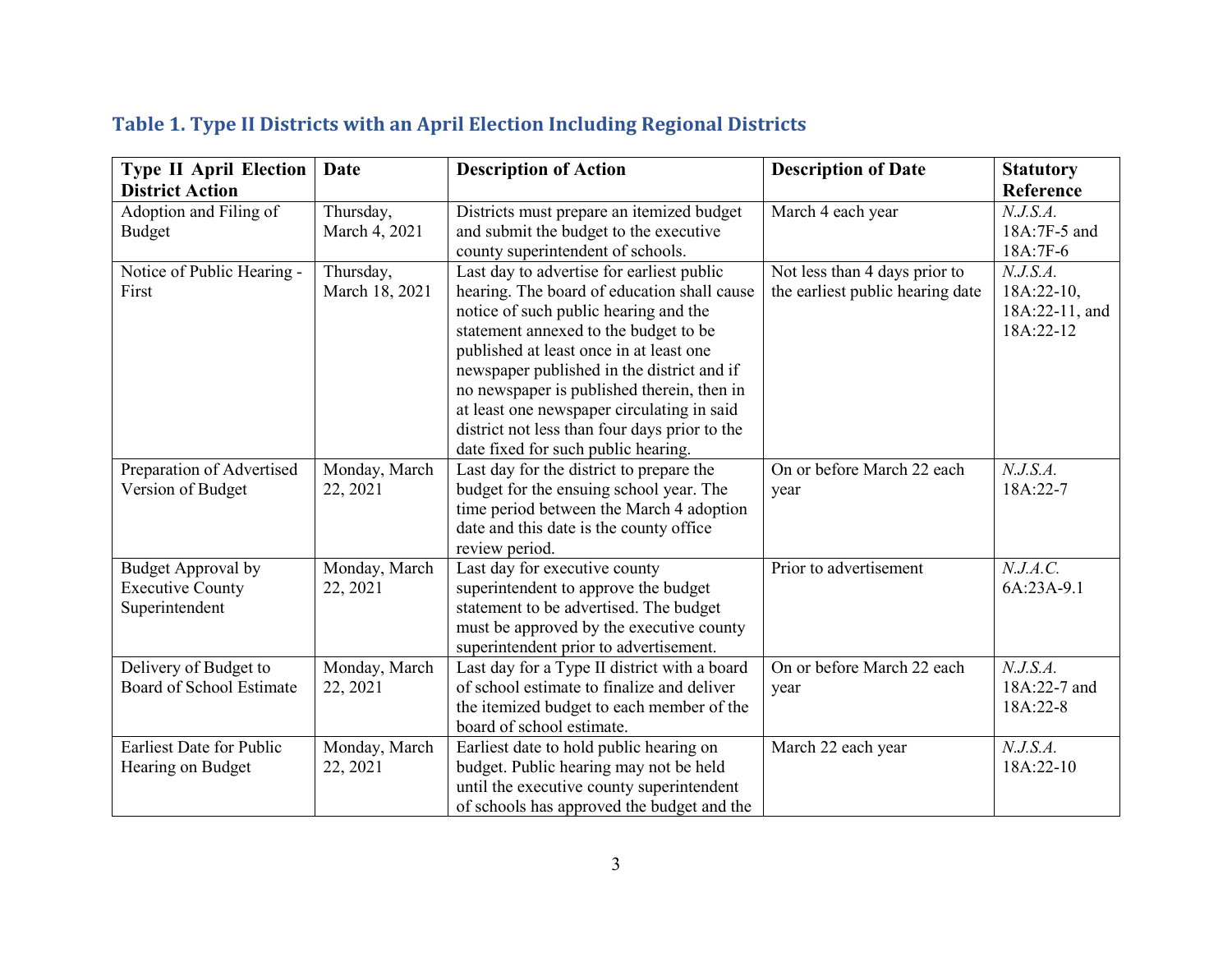| <b>Type II April Election</b> | <b>Date</b>     | <b>Description of Action</b>                     | <b>Description of Date</b>       | <b>Statutory</b> |
|-------------------------------|-----------------|--------------------------------------------------|----------------------------------|------------------|
| <b>District Action</b>        |                 |                                                  |                                  | Reference        |
|                               |                 | budget and meeting date have been posted         |                                  |                  |
|                               |                 | and advertised in at least one newspaper.        |                                  |                  |
| Notice of Public Hearing -    | Thursday,       | Last day to advertise for a public hearing       | Not less than 4 days prior to    | N.J.S.A.         |
| last                          | March 25, 2021  | on the budget.                                   | last public hearing date         | 18A:22-11 and    |
|                               |                 |                                                  |                                  | 18A:22-12        |
| Last Date for Public          | Monday, March   | Latest date to hold public hearing on            | March 29 each year               | N.J.S.A.         |
| Hearing on Budget             | 29, 2021        | budget. Public hearing may not be held           |                                  | 18A:22-10        |
|                               |                 | until the executive county superintendent        |                                  |                  |
|                               |                 | of schools has approved the budget and the       |                                  |                  |
|                               |                 | budget and meeting date have been posted         |                                  |                  |
|                               |                 | and advertised in at least one newspaper.        |                                  |                  |
| <b>User-Friendly Budget</b>   | Wednesday,      | The budget as adopted for the school year        | Within 48 hours after the        | N.J.A.C.         |
| Posting to District Website   | March 24, 2021  | shall be provided for public inspection on       | public hearing on the budget.    | $6A:23A-8.1(c)$  |
|                               | - Wednesday,    | the district's internet site, if one exists, and |                                  |                  |
|                               | March 31, 2021  | made available in print within 48 hours          |                                  |                  |
|                               |                 | after the public hearing on the budget.          |                                  |                  |
| Deadline to Adopt Budget      | Thursday, April | Last day to adopt budget prior to election.      | At or after the public hearing,  | N.J.S.A.         |
|                               | 01, 2021        | At or after the public hearing, but no later     | not less than 18 days prior to   | 18A:22-32        |
|                               |                 | than 18 days prior to the April school           | the April election date; April 2 |                  |
|                               |                 | election, the board shall fix and determine      | falls on Holy Friday             |                  |
|                               |                 | by roll call majority vote of the full           | (Christian), and offices are     |                  |
|                               |                 | membership the amount of money to be             | closed. Moved to Thursday,       |                  |
|                               |                 | raised.                                          | April 1                          |                  |
|                               |                 | <b>Note:</b> The potential gap of time between   |                                  |                  |
|                               |                 | the public hearing held by March 29 and          |                                  |                  |
|                               |                 | the adoption date is statutory and allows        |                                  |                  |
|                               |                 | the board additional time to meet to adopt       |                                  |                  |
|                               |                 | the budget after the public hearing on the       |                                  |                  |
|                               |                 | budget has been held. To clarify, this gap       |                                  |                  |
|                               |                 | does not give the board statutory authority      |                                  |                  |
|                               |                 | to make changes to the advertised budget         |                                  |                  |
|                               |                 | which were not specifically discussed in         |                                  |                  |
|                               |                 | detail at the public hearing. Any revenue        |                                  |                  |
|                               |                 | and appropriation changes that were not          |                                  |                  |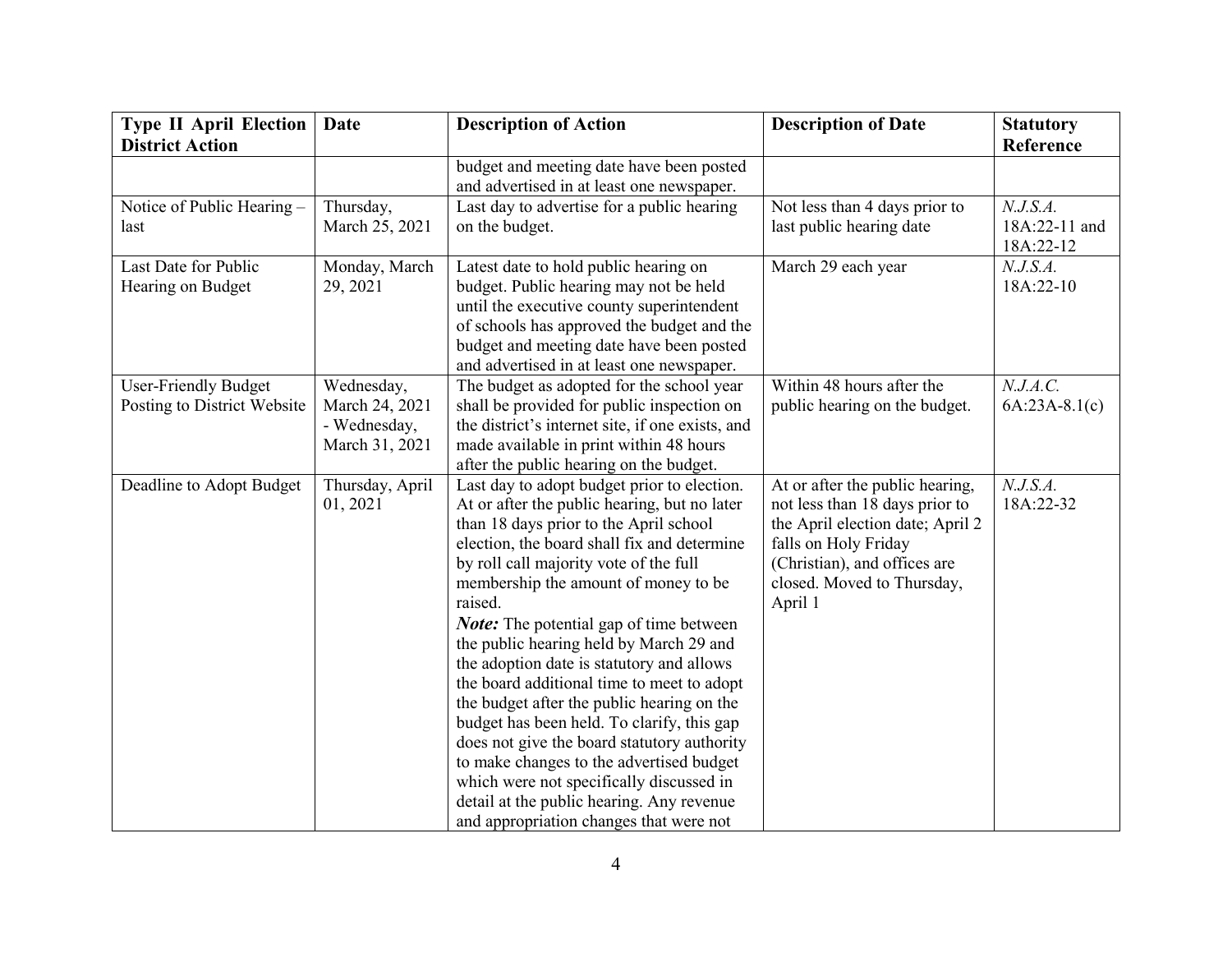| <b>Type II April Election</b>                                                                     | <b>Date</b>                                                          | <b>Description of Action</b>                                                                                                                                                                                                                                                               | <b>Description of Date</b>                                                                                                                                                                                                                                 | <b>Statutory</b>                                                                      |
|---------------------------------------------------------------------------------------------------|----------------------------------------------------------------------|--------------------------------------------------------------------------------------------------------------------------------------------------------------------------------------------------------------------------------------------------------------------------------------------|------------------------------------------------------------------------------------------------------------------------------------------------------------------------------------------------------------------------------------------------------------|---------------------------------------------------------------------------------------|
| <b>District Action</b>                                                                            |                                                                      |                                                                                                                                                                                                                                                                                            |                                                                                                                                                                                                                                                            | Reference                                                                             |
|                                                                                                   |                                                                      | discussed specifically and in detail at the<br>public hearing shall not be included in the<br>adopted budget.                                                                                                                                                                              |                                                                                                                                                                                                                                                            |                                                                                       |
| Board of School Estimate<br>- Determination of Budget                                             | Thursday, April<br>8, 2021                                           | Last day for the board of school estimate<br>of a Type II district with a board of school<br>estimate to adopt a tax certificate for the<br>budget.                                                                                                                                        | Not later than April 8 each<br>year                                                                                                                                                                                                                        | N.J.S.A.<br>18A:22-26                                                                 |
| Board of School Estimate<br>- Certification and Raising<br>of Appropriations for<br><b>Budget</b> | Thursday, April<br>15, 2021                                          | Last day for the board of school estimate<br>of a Type II district with a board of school<br>estimate to deliver to county board of<br>taxation and governing body the tax<br>certificate for the budget for the ensuing<br>school year.                                                   | April 15 each year                                                                                                                                                                                                                                         | N.J.S.A.<br>18A:22-26                                                                 |
| School Election Date -<br>Districts Voting in April                                               | Tuesday, April<br>20, 2021                                           | Annual school election for those districts<br>not electing to change the school election<br>to November. Polls shall be open between<br>the hours of 4 p.m. and 8 p.m. and during<br>any additional time which the school board<br>may designate between the hours of 6 a.m.<br>and 8 p.m. | Third Tuesday in April                                                                                                                                                                                                                                     | N.J.S.A. 19:60-<br>1 and 19:15-2                                                      |
| Board of Education<br>Certification of Results-<br><b>April Elections</b>                         | Within two days<br>following<br>certification of<br>election results | Last day for board of education to certify<br>to the county board of taxation the amount<br>approved by voters to be raised for the<br>ensuing school year.                                                                                                                                | On the thirteenth day, after any<br>such election, at 12 o'clock<br>noon, at the courthouse of the<br>county, for the purpose of<br>checking the canvass. Within<br>2 days of that meeting, the<br>BOE must certify the election<br>results per 18A:22-33. | N.J.S.A.<br>18A:22-33<br>(certification)<br>and 19:19-1<br>(election results<br>cert) |
| <b>Defeated Budget</b>                                                                            | Within two days<br>following<br>certification of<br>election results | Last day for a board of education to deliver<br>to the governing body the proposed budget<br>that the voters defeated.                                                                                                                                                                     | 2 days after certification of<br>election results                                                                                                                                                                                                          | N.J.S.A.<br>18A:22-37 and<br>18A:13-19                                                |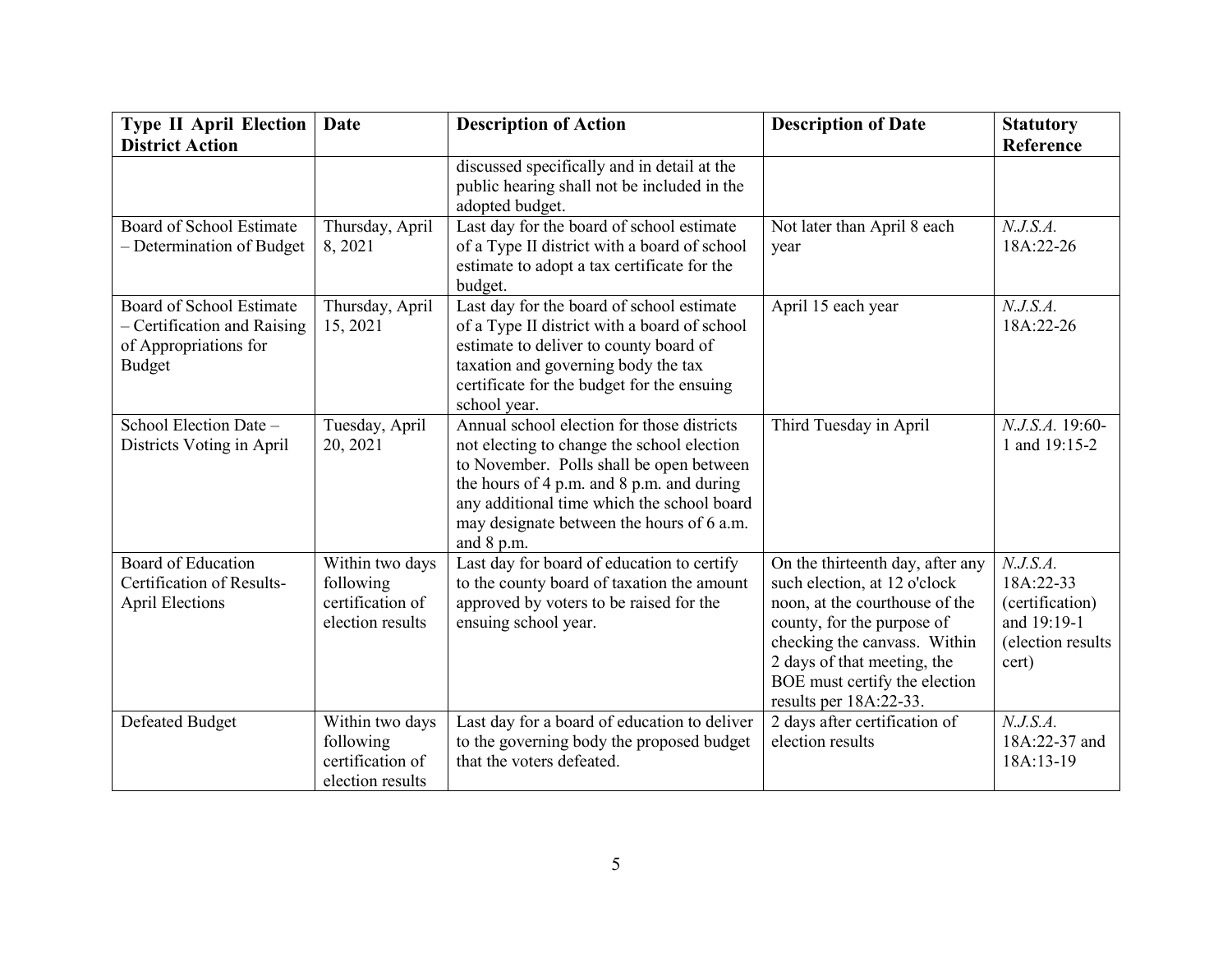| <b>Type II April Election</b> | <b>Date</b>       | <b>Description of Action</b>                 | <b>Description of Date</b>     | <b>Statutory</b> |
|-------------------------------|-------------------|----------------------------------------------|--------------------------------|------------------|
| <b>District Action</b>        |                   |                                              |                                | Reference        |
| First Regular Meeting of      | Monday, April     | All Type II boards of education including    | Any day of the first or second | N.J.S.A.         |
| Board - April Election        | $26, 2021 -$      | all regional districts shall organize        | week following the annual      | 18A:10-3         |
| districts                     | Sunday, May 9,    | annually on any day of the first or second   | school election.               |                  |
|                               | 2021              | week following the annual school election.   |                                |                  |
|                               |                   | Each board of education shall organize       |                                |                  |
|                               |                   | annually at a regular meeting held not later |                                |                  |
|                               |                   | than 8 p.m. If the organization meeting      |                                |                  |
|                               |                   | cannot take place on that day by reason of   |                                |                  |
|                               |                   | lack of a quorum or for any other reason,    |                                |                  |
|                               |                   | the meeting shall be held within three days  |                                |                  |
|                               |                   | thereafter.                                  |                                |                  |
| Non-tenured Teaching          | Friday, April 30, | Each non-tenured teaching staff member       | April 30 each year             | N.J.S.A.         |
| Staff, Observation and        | 2021              | employed must be observed and evaluated      |                                | 18A:27-3.1       |
| Evaluation                    |                   | before this date each year.                  |                                |                  |
| Non-tenured Teaching          | Saturday, May     | Last day for each board of education in the  | May 15 each year               | N.J.S.A.         |
| Staff; Offer of               | 15, 2021          | state to give to each non-tenured teaching   |                                | 18A:27-10        |
| Employment or Notice of       |                   | staff member either a contract of            |                                |                  |
| Termination                   |                   | employment or written notice if              |                                |                  |
|                               |                   | employment will not be offered.              |                                |                  |
| Determination by              | Wednesday,        | Last day for the governing body after        | May 19 each year               | N.J.S.A.         |
| Municipal Governing           | May 19, 2021      | consultation with the board to determine     |                                | 18A:22-37 and    |
| Body Where Items              |                   | and certify to the county board of taxation  |                                | 18A:13-19        |
| Rejected at Election          |                   | the amount of money necessary for school     |                                |                  |
|                               |                   | purposes to be raised by taxation for the    |                                |                  |
|                               |                   | ensuing school year.                         |                                |                  |
| Application for               | 10 working days   | Within 10 working days after certification   | 10 working days after action   | N.J.A.C.         |
| <b>Restoration – Comments</b> | after action by   | of the general fund tax levy by the          | by governing body              | 6A:23A-          |
| by Board of Education         | governing body    | governing body or bodies, a district board   |                                | 9.9(a)3          |
|                               |                   | of education eligible for restoration of     |                                |                  |
|                               |                   | budget reductions pursuant to N.J.A.C.       |                                |                  |
|                               |                   | $6A:23A-9.9(a)1$ or 2 may submit to the      |                                |                  |
|                               |                   | Commissioner an application for such         |                                |                  |
|                               |                   | restoration. The application must be         |                                |                  |
|                               |                   | submitted to the appropriate executive       |                                |                  |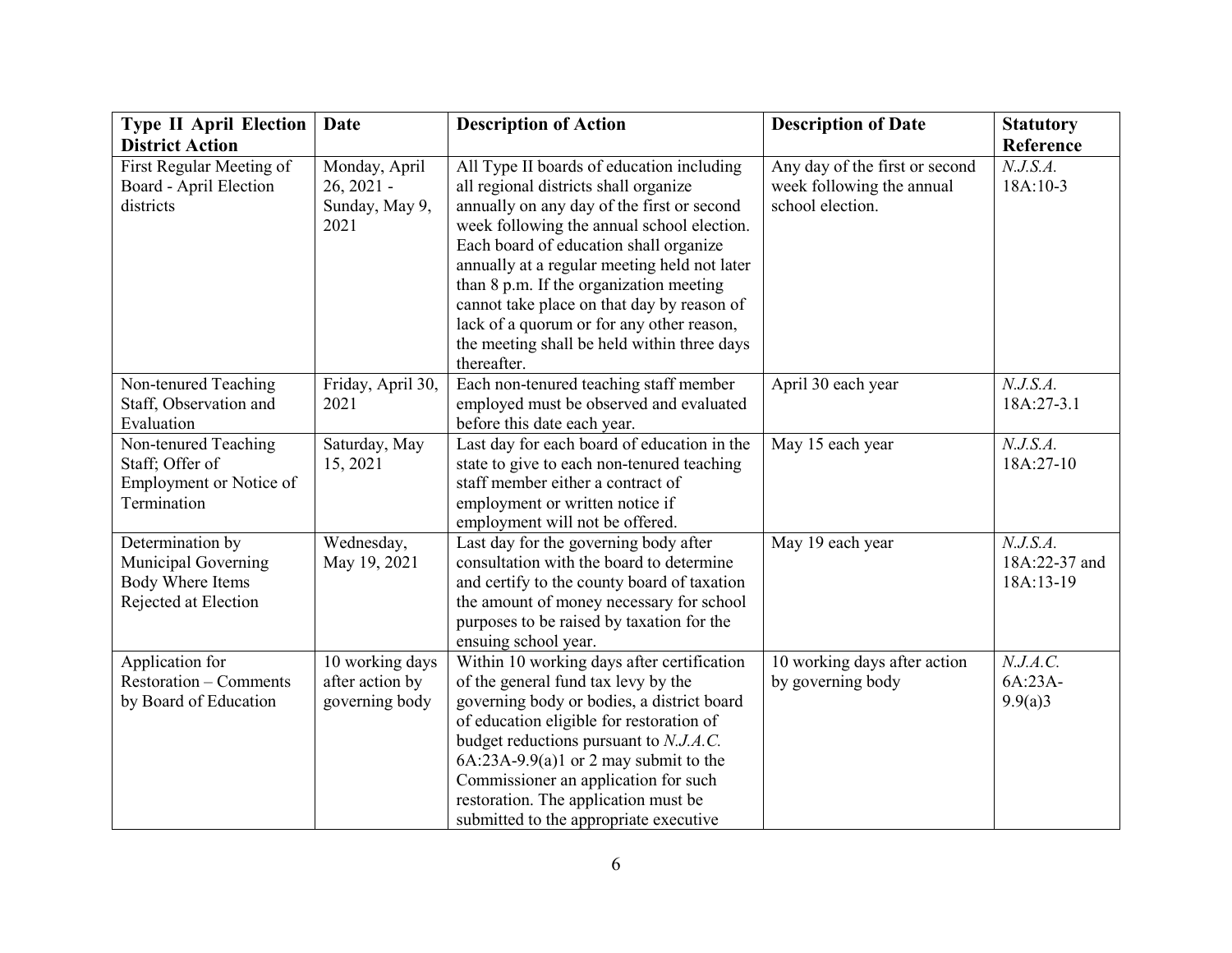| <b>District Action</b><br>county superintendent, and a copy of the                                                                                                                                                                                                                                                                                                                                                                                                                                                                                                                                                                                         | Reference |
|------------------------------------------------------------------------------------------------------------------------------------------------------------------------------------------------------------------------------------------------------------------------------------------------------------------------------------------------------------------------------------------------------------------------------------------------------------------------------------------------------------------------------------------------------------------------------------------------------------------------------------------------------------|-----------|
|                                                                                                                                                                                                                                                                                                                                                                                                                                                                                                                                                                                                                                                            |           |
| complete application must concurrently be<br>provided to the governing body or bodies.                                                                                                                                                                                                                                                                                                                                                                                                                                                                                                                                                                     |           |
| Within 10 working days of delivery to the<br>district board of education and the<br>executive county superintendent, pursuant<br>to N.J.A.C. $6A:23A-9.7(a)$ or (b), a district<br>board of education may submit to the<br>executive county superintendent any<br>comments it may wish to make in response<br>to the demonstration provided at the time<br>of certification by the governing body or<br>bodies, that the specific reductions made<br>will not adversely affect the ability of the<br>district to provide a thorough and efficient<br>education or the stability of the district<br>given the need for long term planning and<br>budgeting. |           |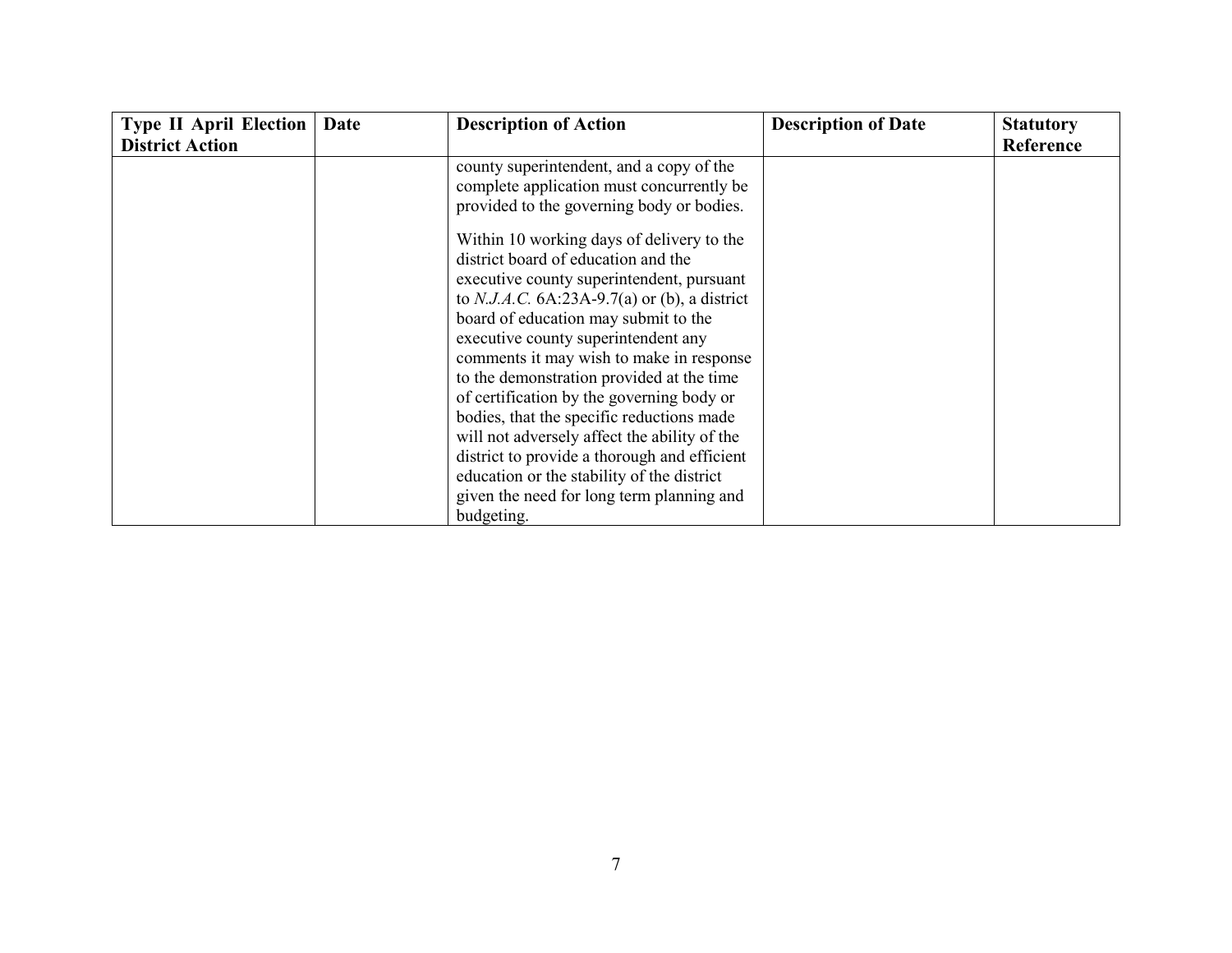| <b>Type II November</b><br><b>Election District</b><br><b>Action</b>                                           | <b>Date</b>                 | <b>Description of Action</b>                                                                                                                                                                                                                                                                                                                                                                                                                            | <b>Description of Date</b>                                               | <b>Statutory</b><br>Reference                           |
|----------------------------------------------------------------------------------------------------------------|-----------------------------|---------------------------------------------------------------------------------------------------------------------------------------------------------------------------------------------------------------------------------------------------------------------------------------------------------------------------------------------------------------------------------------------------------------------------------------------------------|--------------------------------------------------------------------------|---------------------------------------------------------|
| Adoption and Filing of<br><b>Tentative Budget</b>                                                              | Monday, March<br>22, 2021   | Districts must prepare an itemized budget<br>and submit the budget to the executive<br>county superintendent of schools, which is<br>the Commissioner's designee.                                                                                                                                                                                                                                                                                       | On or before March 20; 3/20 -<br>falls on Saturday - moved to<br>Monday. | N.J.S.A.<br>18A:7F-5 and<br>18A:7F-6                    |
| Notice of Public Hearing -<br>First                                                                            | Tuesday, April<br>20, 2021  | Last day to advertise for earliest public<br>hearing. The board of education shall cause<br>notice of such public hearing and the<br>statement annexed to the budget to be<br>published at least once in at least one<br>newspaper published in the district and if<br>no newspaper is published therein, then in<br>at least one newspaper circulating in said<br>district not less than four days prior to the<br>date fixed for such public hearing. | Not less than 4 days prior to<br>the earliest public hearing date        | N.J.S.A.<br>$18A:22-10,$<br>18A:22-11, and<br>18A:22-12 |
| Preparation of the<br>Advertised Version of the<br>Budget for Submission to<br>the Board of School<br>Estimate | Tuesday, April<br>20, 2021  | Last day to finalize the advertised version<br>of the budget for ensuing school year for<br>submission to the Board of School<br>Estimate                                                                                                                                                                                                                                                                                                               | On or before April 20                                                    | N.J.S.A.<br>18A:22-7 and<br>18A:22-8                    |
| <b>Budget Approval by</b><br><b>Executive County</b><br>Superintendent                                         | Tuesday, April<br>20, 2021  | Last day for executive county<br>superintendent to approve the budget<br>statement to be advertised. The budget<br>must be approved by the executive county<br>superintendent prior to advertisement.                                                                                                                                                                                                                                                   | Prior to advertisement                                                   | N.J.A.C.<br>6A:23A-9.1                                  |
| <b>Earliest Date for Public</b><br>Hearing on Budget                                                           | Saturday, April<br>24, 2021 | Earliest date to hold public hearing on<br>budget. Public hearing may not be held<br>until the executive county superintendent<br>of schools has approved the budget and the<br>budget and meeting date have been posted<br>and advertised in at least one newspaper.                                                                                                                                                                                   | April 24 each year                                                       | N.J.S.A.<br>18A:22-10                                   |

## **Table 2. Type II Districts with a November Election Including Regional Districts**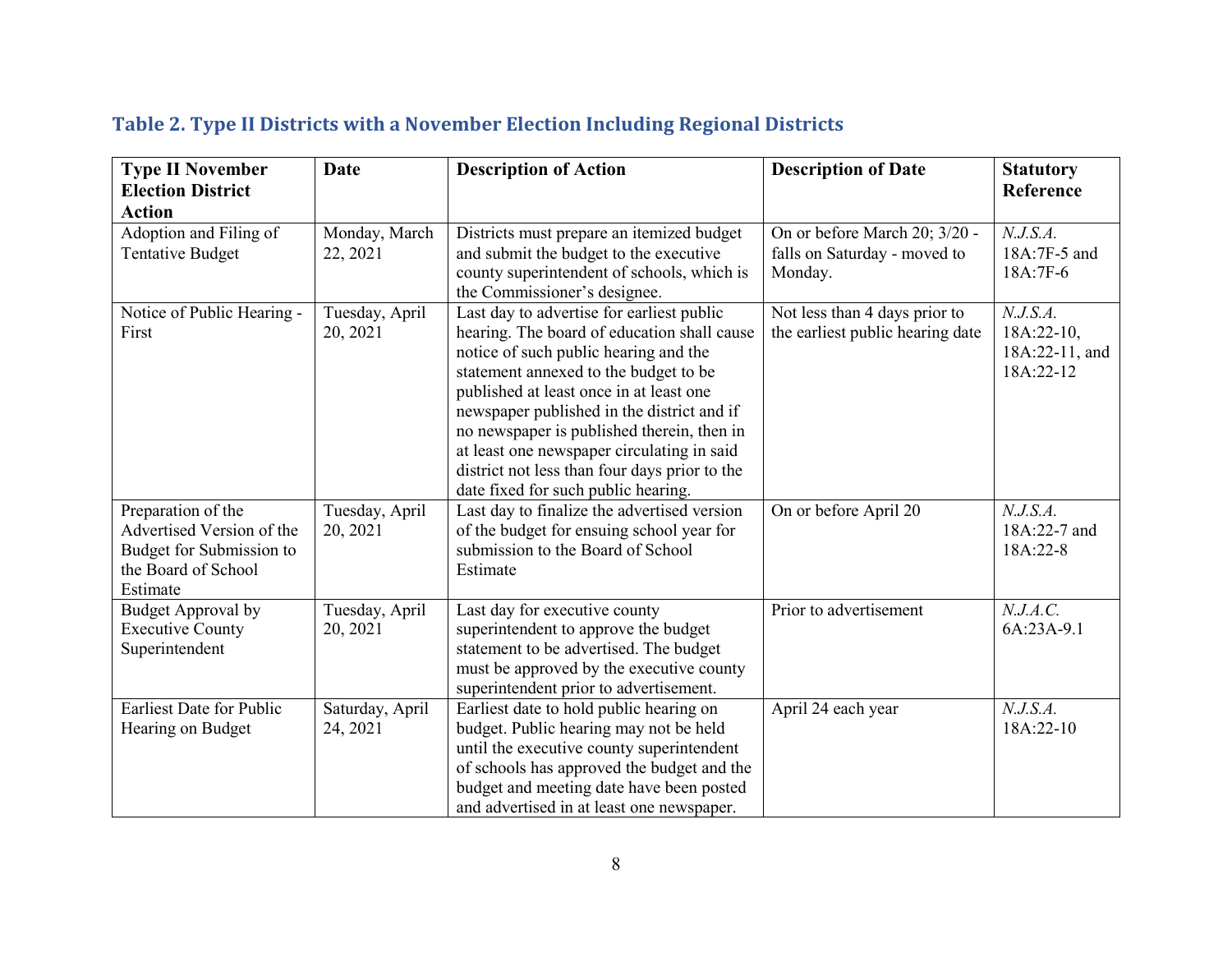| <b>Type II November</b><br><b>Election District</b>                           | <b>Date</b>                                             | <b>Description of Action</b>                                                                                                                                                                                                                                                                                                                                                                                                                                                                                                                                                                                                                               | <b>Description of Date</b>                                | <b>Statutory</b><br>Reference          |
|-------------------------------------------------------------------------------|---------------------------------------------------------|------------------------------------------------------------------------------------------------------------------------------------------------------------------------------------------------------------------------------------------------------------------------------------------------------------------------------------------------------------------------------------------------------------------------------------------------------------------------------------------------------------------------------------------------------------------------------------------------------------------------------------------------------------|-----------------------------------------------------------|----------------------------------------|
| <b>Action</b><br>Non-tenured Teaching<br>Staff, Observation and<br>Evaluation | Friday, April 30,<br>2021                               | Each non-tenured teaching staff member<br>employed must be observed and evaluated<br>before this date each year.                                                                                                                                                                                                                                                                                                                                                                                                                                                                                                                                           | April 30 each year                                        | N.J.S.A.<br>18A:27-3.1                 |
| Notice of Public Hearing -<br>last                                            | Monday, May 3,<br>2021                                  | Last day to advertise for a public hearing<br>on the budget.                                                                                                                                                                                                                                                                                                                                                                                                                                                                                                                                                                                               | 4 days prior to last public<br>hearing date               | N.J.S.A.<br>18A:22-11 and<br>18A:22-12 |
| Last Date for Public<br>Hearing on Budget                                     | Friday, May 7,<br>2021                                  | Latest date to hold public hearing on<br>budget. Public hearing may not be held<br>until the executive county superintendent<br>of schools has approved the budget and the<br>budget and meeting date have been posted<br>and advertised in at least one newspaper.                                                                                                                                                                                                                                                                                                                                                                                        | May 7 each year                                           | N.J.S.A.<br>18A:22-10                  |
| <b>User-Friendly Budget</b><br>Posting to District Website                    | Monday, April<br>$26, 2021 -$<br>Sunday, May 9,<br>2021 | The budget as adopted for the school year<br>shall be provided for public inspection on<br>the district's internet site, if one exists, and<br>made available in print within 48 hours<br>after the public hearing on the budget.                                                                                                                                                                                                                                                                                                                                                                                                                          | Within 48 hours after the<br>public hearing on the budget | N.J.A.C.<br>$6A:23A-8.1(c)$            |
| Deadline to Adopt Budget                                                      | Friday, May 14,<br>2021                                 | Last day to adopt budget.<br><b>Note:</b> The gap of time between the public<br>hearing held by May 7 and the adoption<br>date of May 14 is statutory and allows the<br>board additional time to meet to adopt the<br>budget after the public hearing on the<br>budget has been held. To clarify, this gap<br>does not give the board statutory authority<br>to make changes to the advertised budget<br>which were not specifically discussed in<br>detail at the public hearing. Any revenue<br>and appropriation changes that were not<br>discussed specifically and in detail at the<br>public hearing shall not be included in the<br>adopted budget. | At or after the public hearing,<br>no later than May 14   | N.J.S.A.<br>18A:22-32                  |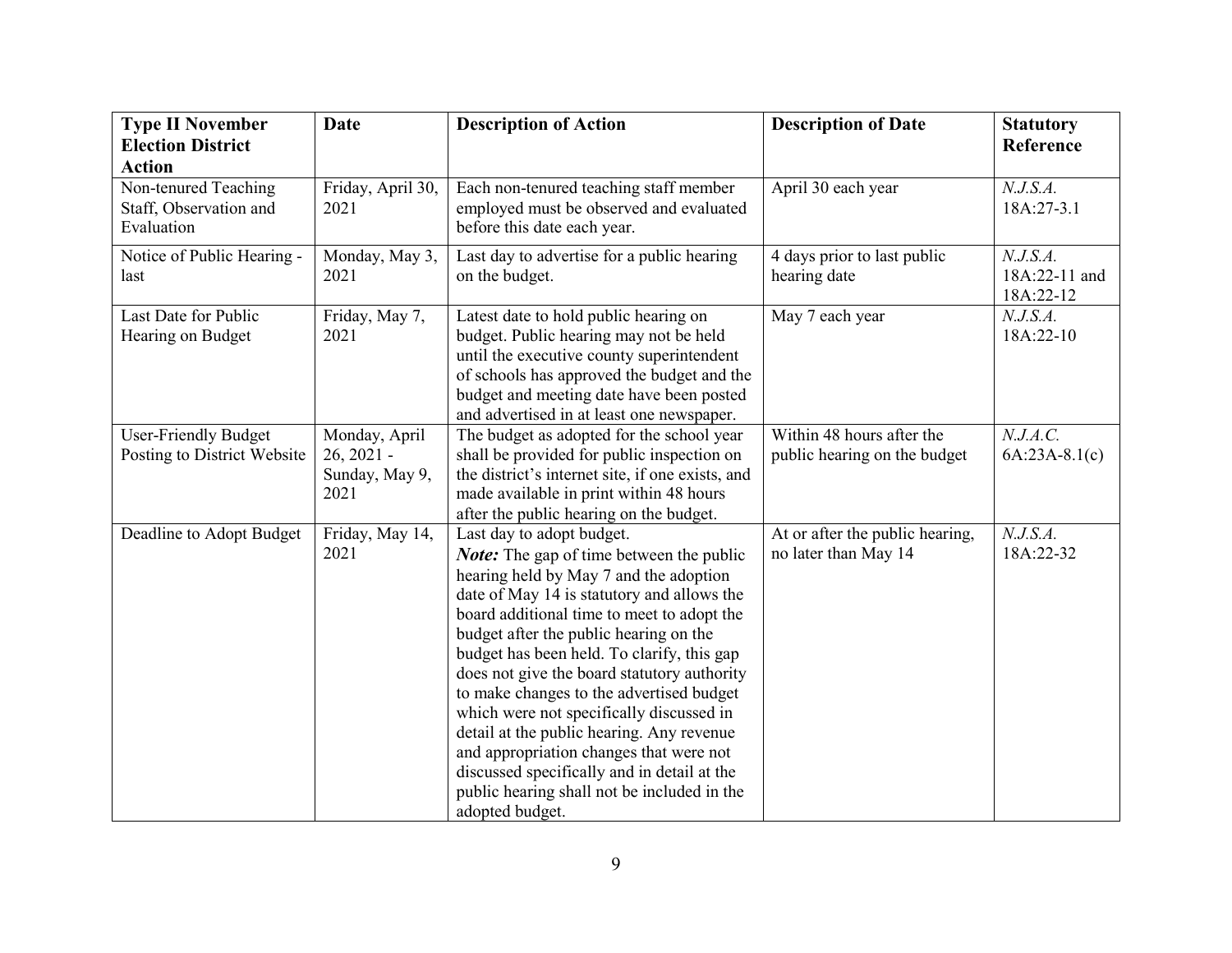| <b>Type II November</b><br><b>Election District</b>                                  | <b>Date</b>                                                | <b>Description of Action</b>                                                                                                                                                                                                                                                                            | <b>Description of Date</b>                                          | <b>Statutory</b><br>Reference    |
|--------------------------------------------------------------------------------------|------------------------------------------------------------|---------------------------------------------------------------------------------------------------------------------------------------------------------------------------------------------------------------------------------------------------------------------------------------------------------|---------------------------------------------------------------------|----------------------------------|
| <b>Action</b><br>Board of School Estimate<br>- Determination of Budget               | Friday, May 14,<br>2021                                    | Last day for the board of school estimate<br>of a Type II district with a board of school<br>estimate to adopt a tax certificate for the<br>budget.                                                                                                                                                     | At or after public hearing, no<br>later than May 14                 | N.J.S.A.<br>18A:22-26            |
| Non-tenured Teaching<br>Staff; Offer of<br>Employment or Notice of<br>Termination    | Saturday, May<br>15, 2021                                  | Last day for each board of education in the<br>state to give to each non-tenured teaching<br>staff member either a contract of<br>employment or written notice if<br>employment will not be offered.                                                                                                    | May 15 each year                                                    | N.J.S.A.<br>18A:27-10            |
| Board of School Estimate<br>- Certification of the<br>Amount Fixed and<br>Determined | Wednesday,<br>May 19, 2021                                 | Last day for the board of school estimate<br>of a Type II district with a board of school<br>estimate to deliver to county board of<br>taxation and governing body the tax<br>certificate for the budget for the ensuing<br>school year.                                                                | On or before May 19 each year                                       | N.J.S.A.<br>18A:22-26            |
| Board of Education -<br>Certification of the<br>Amount Fixed and<br>Determined       | Wednesday,<br>May 19, 2021                                 | Last day for board of education of a Type<br>II district not having a board of school<br>estimate to certify the amount fixed and<br>determined by the school board to the<br>county board of taxation. The amount(s) so<br>certified shall be included in the taxes<br>assessed, levied and collected. | Annually by May 19                                                  | N.J.S.A.<br>18A:22-33            |
| School Election Date -<br>November Election                                          | Tuesday,<br>November 2,<br>2021                            | Annual school election for those districts<br>electing to change the school election to<br>November. Polls shall be open between the<br>hours of 6 a.m. and 8 p.m.                                                                                                                                      | Date of General Election                                            | N.J.S.A. 19:60-<br>1 and 19:15-2 |
| First Regular Meeting of<br>Board - November<br><b>Election</b> districts            | Saturday,<br>January 1, 2022-<br>Friday, January<br>7,2022 | If the organization meeting cannot take<br>place during this period due to the lack of a<br>quorum or for any other reason, the<br>reorganization meeting shall be held within<br>three days thereafter (January 8 through<br>January 10)                                                               | Not later than 8 p.m. on any<br>day of the first week in<br>January | N.J.S.A.<br>$18A:10-3(c)$        |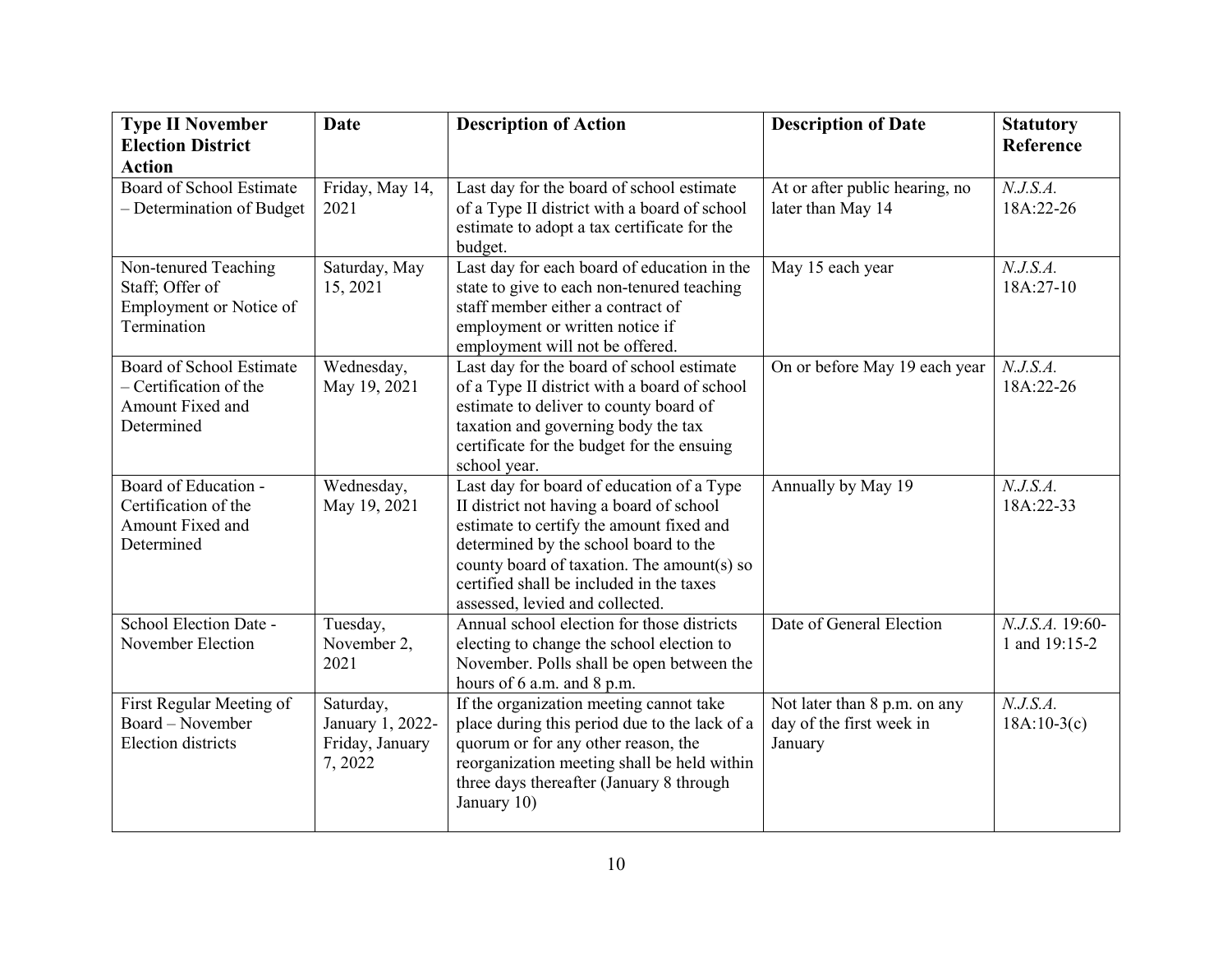# **Table 3. Type I Districts**

| <b>Type I District Action</b>                                          | <b>Date</b>                 | <b>Description of Action</b>                                                                                                                                                                                                                                                                                                                                                                                                                            | <b>Description of Date</b>                                        | <b>Statutory</b><br>Reference                           |
|------------------------------------------------------------------------|-----------------------------|---------------------------------------------------------------------------------------------------------------------------------------------------------------------------------------------------------------------------------------------------------------------------------------------------------------------------------------------------------------------------------------------------------------------------------------------------------|-------------------------------------------------------------------|---------------------------------------------------------|
| Adoption and Filing of<br><b>Budget</b>                                | Thursday,<br>March 4, 2021  | Districts must prepare an itemized budget<br>and submit the budget to the executive<br>county superintendent of schools, which is<br>the Commissioner's designee.                                                                                                                                                                                                                                                                                       | March 4 each year                                                 | N.J.S.A.<br>18A:7F-5 and<br>18A:7F-6                    |
| Notice of Public Hearing -<br>Earliest                                 | Thursday,<br>March 18, 2021 | Last day to advertise for earliest public<br>hearing. The board of education shall cause<br>notice of such public hearing and the<br>statement annexed to the budget to be<br>published at least once in at least one<br>newspaper published in the district and if<br>no newspaper is published therein, then in<br>at least one newspaper circulating in said<br>district not less than four days prior to the<br>date fixed for such public hearing. | Not less than 4 days prior to<br>the earliest public hearing date | N.J.S.A.<br>$18A:22-10,$<br>18A:22-11, and<br>18A:22-12 |
| <b>Budget Approval by</b><br><b>Executive County</b><br>Superintendent | Monday, March<br>22, 2021   | Last day for executive county<br>superintendent to approve the budget<br>statement to be advertised.                                                                                                                                                                                                                                                                                                                                                    | Prior to Advertisement                                            | N.J.A.C.<br>6A:23A-9.1                                  |
| <b>Earliest Date for Public</b><br>Hearing on Budget                   | Monday, March<br>22, 2021   | Earliest date to hold public hearing on<br>budget. Public hearing may not be held<br>until the executive county superintendent<br>of schools has approved the budget and the<br>budget and meeting date have been posted<br>and advertised in at least one newspaper.                                                                                                                                                                                   | March 22 each year                                                | N.J.S.A.<br>$18A:22-10$                                 |
| Delivery of Budget to<br>Board of School Estimate                      | Monday, March<br>22, 2021   | Last day for Type I boards of education to<br>finalize and deliver the itemized budget to<br>each member of the board of school<br>estimate.                                                                                                                                                                                                                                                                                                            | March 22 each year                                                | N.J.S.A.<br>18A:22-7                                    |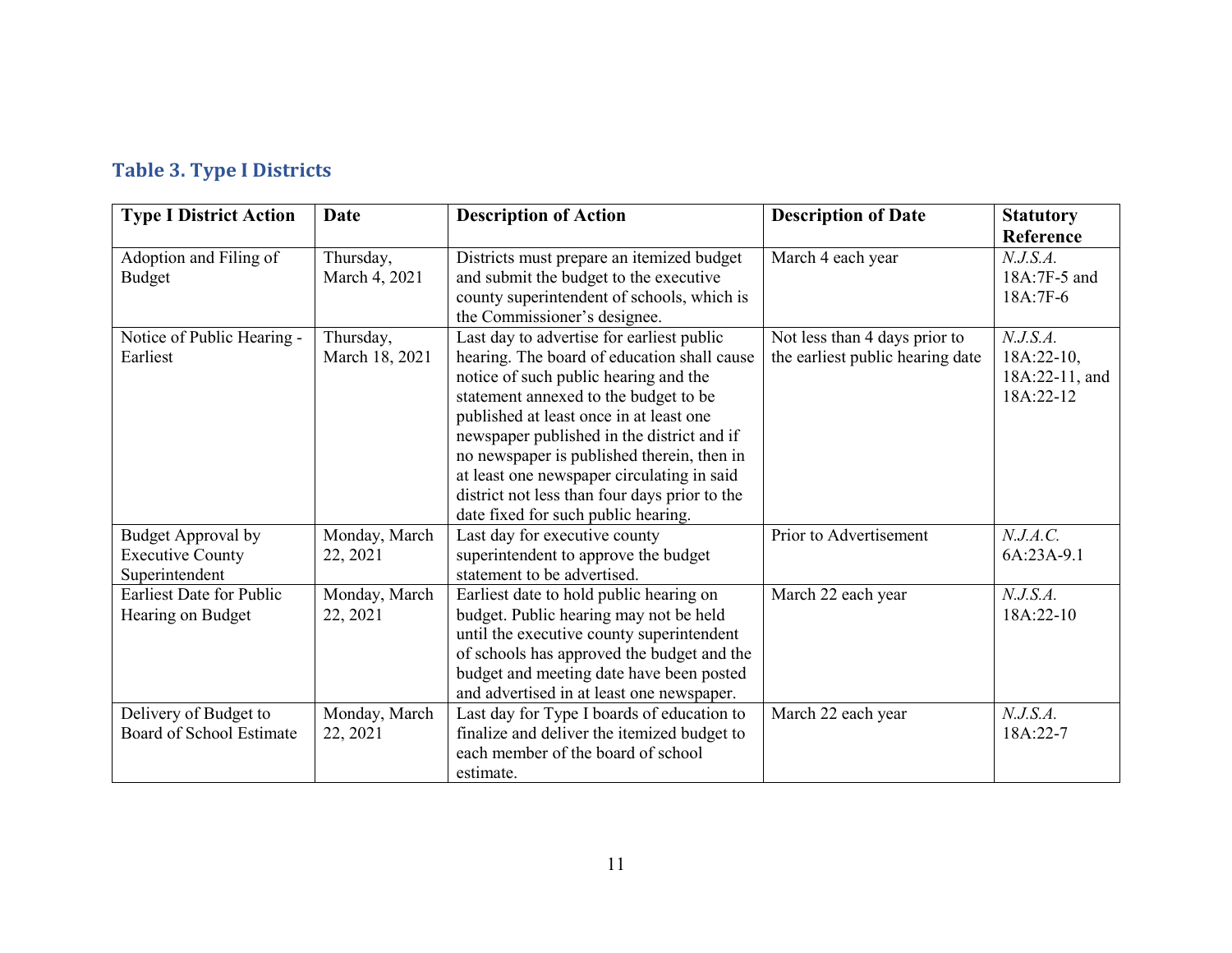| <b>Type I District Action</b>     | <b>Date</b>      | <b>Description of Action</b>                     | <b>Description of Date</b>       | <b>Statutory</b> |
|-----------------------------------|------------------|--------------------------------------------------|----------------------------------|------------------|
|                                   |                  |                                                  |                                  | Reference        |
| Notice of Public Hearing -        | Thursday,        | Last day to advertise for a public hearing       | Not less than 4 days prior to    | N.J.S.A.         |
| last                              | March 25, 2021   | on the budget.                                   | last public hearing date         | 18A:22-11 and    |
|                                   |                  |                                                  |                                  | 18A:22-12        |
| Last Date for Public              | Monday, March    | Latest date to hold public hearing on            | March 29 each year               | N.J.S.A.         |
| Hearing on Budget                 | 29, 2021         | budget. Public hearing may not be held           |                                  | 18A:22-10        |
|                                   |                  | until the executive county superintendent        |                                  |                  |
|                                   |                  | of schools has approved the budget and the       |                                  |                  |
|                                   |                  | budget and meeting date have been posted         |                                  |                  |
|                                   |                  | and advertised in at least one newspaper.        |                                  |                  |
| <b>User-Friendly Budget</b>       | Wednesday,       | The budget as adopted for the school year        | Within 48 hours after the        | N.J.A.C.         |
| Posting to District Website       | March 24, 2021   | shall be provided for public inspection on       | public hearing on the budget     | $6A:23A-8.1(c)$  |
|                                   | - Wednesday,     | the district's internet site, if one exists, and |                                  |                  |
|                                   | March 31, 2021   | made available in print within 48 hours          |                                  |                  |
|                                   |                  | after the public hearing on the budget.          |                                  |                  |
| Deadline for Board of             | Thursday, April  | Last day for board of school estimate in         | At or after the public hearing,  | N.J.S.A.         |
| School Estimate to Adopt          | 8, 2021          | Type I districts to adopt budget and certify     | not later than April 8 each year | 18A:22-14        |
| and Certify Budget                |                  | to the board of education and governing          |                                  |                  |
|                                   |                  | body the amount of local funds to be             |                                  |                  |
|                                   |                  | appropriated for use of the public schools.      |                                  |                  |
| Delivery of Budget                | Thursday, April  | Last day to provide budget statement             | April 8 each year                | N.J.S.A.         |
| <b>Statement Certification to</b> | 8,2021           | certification to executive county                |                                  | 18A:22-14        |
| <b>Executive County</b>           |                  | superintendent of schools.                       |                                  |                  |
| Superintendent of Schools         |                  |                                                  |                                  |                  |
| Application for                   | 10 business days | Within 10 business days after certification      | 10 business days after action    | N.J.A.C.         |
| <b>Restoration – Comments</b>     | after action by  | of the general fund tax levy by the board of     | by board of school estimate      | 6A:23A-9.9       |
| by Board of Education             | board of school  | school estimate, a district board of             |                                  |                  |
|                                   | estimate         | education eligible for restoration of budget     |                                  |                  |
|                                   |                  | reductions pursuant to N.J.A.C. 6A:23A-          |                                  |                  |
|                                   |                  | $9.9(a)1$ or 2 may submit to the                 |                                  |                  |
|                                   |                  | Commissioner an application for such             |                                  |                  |
|                                   |                  | restoration. If the governing body certifies     |                                  |                  |
|                                   |                  | a lower amount in accordance with                |                                  |                  |
|                                   |                  | 18A:22-17, the application may be                |                                  |                  |
|                                   |                  | amended to address additional reductions.        |                                  |                  |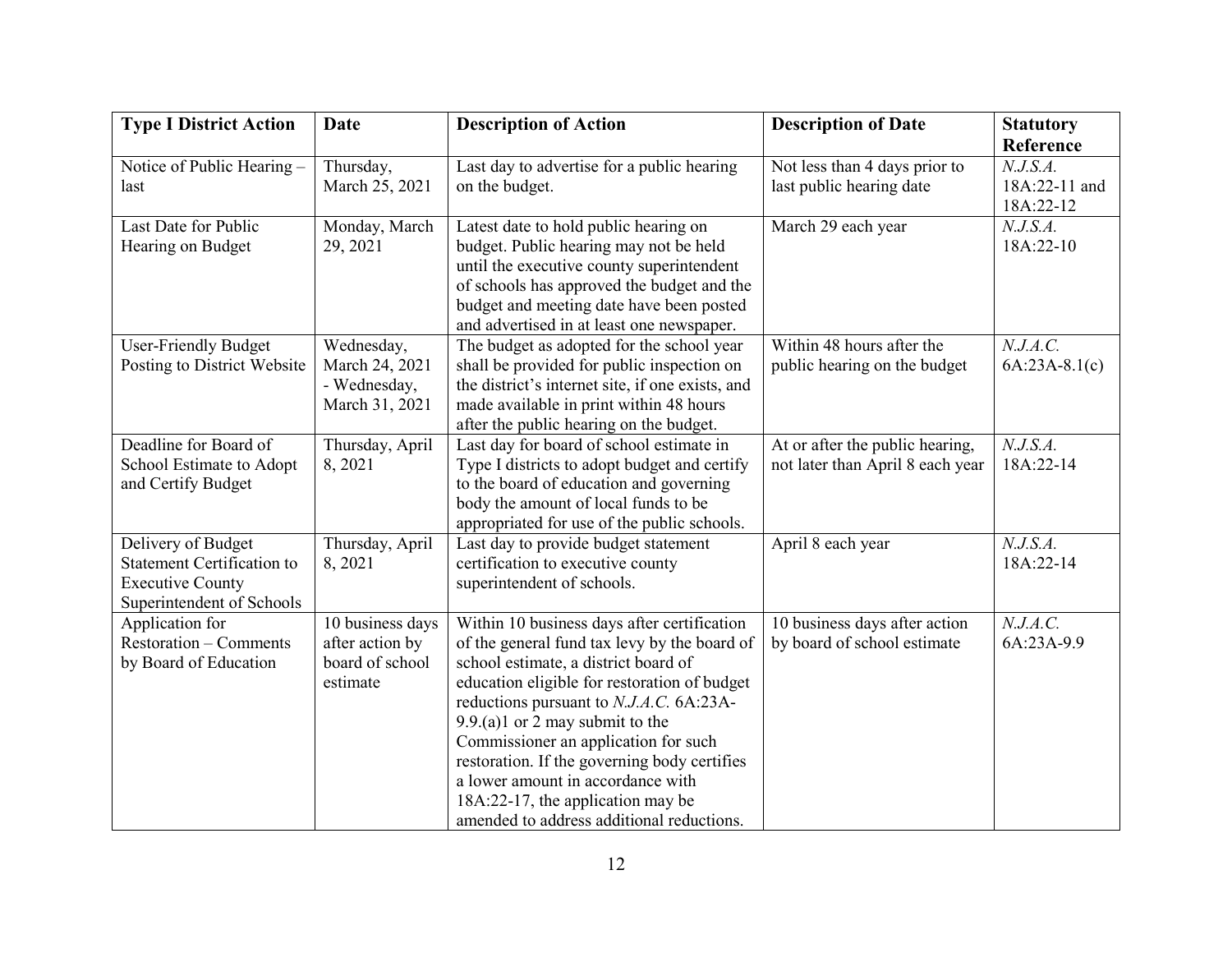| <b>Type I District Action</b>                                                      | Date                                                                                    | <b>Description of Action</b>                                                                                                                                                                                                                                                                                                                                                                                                                                                                                                                                                                                                                                                                                                                                                                                                                                           | <b>Description of Date</b>                                                        | <b>Statutory</b>       |
|------------------------------------------------------------------------------------|-----------------------------------------------------------------------------------------|------------------------------------------------------------------------------------------------------------------------------------------------------------------------------------------------------------------------------------------------------------------------------------------------------------------------------------------------------------------------------------------------------------------------------------------------------------------------------------------------------------------------------------------------------------------------------------------------------------------------------------------------------------------------------------------------------------------------------------------------------------------------------------------------------------------------------------------------------------------------|-----------------------------------------------------------------------------------|------------------------|
|                                                                                    |                                                                                         | The application must be submitted to the<br>appropriate executive county<br>superintendent, and a copy of the complete<br>application must concurrently be provided<br>to the board of school estimate.<br>Within 10 business days of delivery to the<br>district board of education and the<br>executive county superintendent, pursuant<br>to N.J.A.C. $6A:23A-9.7(a)$ or (b), a district<br>board of education may submit to the<br>executive county superintendent any<br>comments it may wish to make in response<br>to the demonstration provided at the time<br>of certification by the board of school<br>estimate, that the specific reductions made<br>will not adversely affect the ability of the<br>district to provide a thorough and efficient<br>education or the stability of the district<br>given the need for long term planning and<br>budgeting. |                                                                                   | Reference              |
| Application for<br><b>Restoration – Comments</b><br>by Board of School<br>Estimate | 10 business days<br>after receipt of<br>district board of<br>education's<br>application | Within 10 business days of receipt of the<br>district board of education's application,<br>the board of school estimate may submit to<br>the executive county superintendent any<br>comments it may wish to make on the<br>board's application. A copy of such<br>comments must be concurrently provided<br>to the board of education.                                                                                                                                                                                                                                                                                                                                                                                                                                                                                                                                 | 10 business days after receipt<br>of district board of education's<br>application | N.J.A.C.<br>6A:23A-9.9 |
| Non-tenured Teaching<br>Staff; Observation and<br>Evaluation                       | Friday, April 30,<br>2021                                                               | Each non-tenured teaching staff member<br>employed must be observed and evaluated<br>before this date each year.                                                                                                                                                                                                                                                                                                                                                                                                                                                                                                                                                                                                                                                                                                                                                       | April 30 each year                                                                | N.J.S.A.<br>18A:27-3.1 |
| Non-tenured Teaching<br>Staff; Offer of                                            | Saturday, May<br>15, 2021                                                               | Last day for each board of education in the<br>state to give to each non-tenured teaching                                                                                                                                                                                                                                                                                                                                                                                                                                                                                                                                                                                                                                                                                                                                                                              | May 15 each year                                                                  | N.J.S.A.<br>18A:27-10  |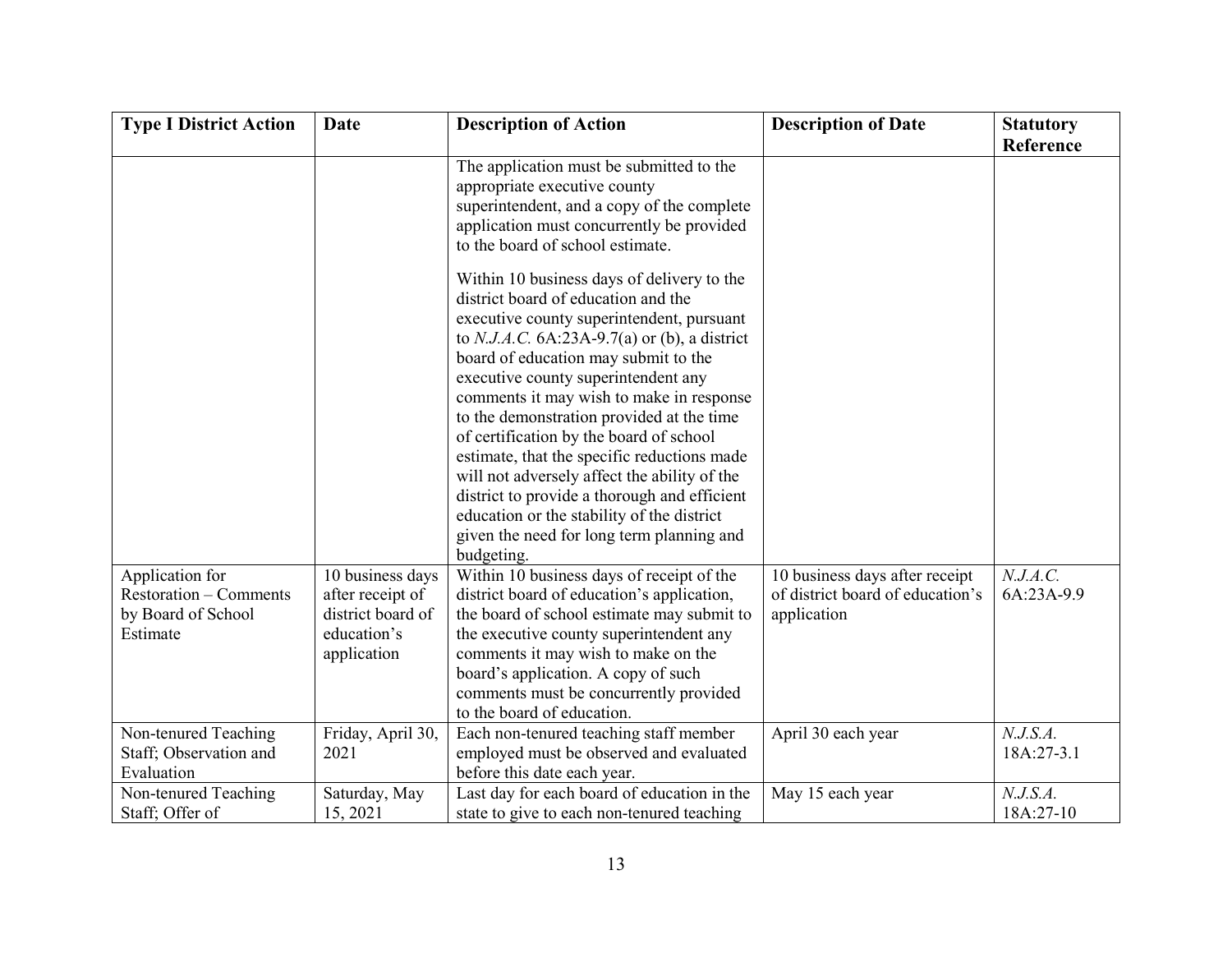| <b>Type I District Action</b> | Date        | <b>Description of Action</b>                 | <b>Description of Date</b>      | <b>Statutory</b> |
|-------------------------------|-------------|----------------------------------------------|---------------------------------|------------------|
|                               |             |                                              |                                 | Reference        |
| Employment or Notice of       |             | staff member either a contract of            |                                 |                  |
| Termination                   |             | employment or written notice if              |                                 |                  |
|                               |             | employment will not be offered.              |                                 |                  |
| First Regular Meeting of      | Monday, May | Each board of education in a Type I district | May 16 each year, or the        | N.J.S.A.         |
| Board                         | 17, 2021    | shall organize annually at a regular         | following day if that day falls | $18A:10-3$       |
|                               |             | meeting held not later than 8 p.m. If the    | on Sunday; May 16, 2021 falls   |                  |
|                               |             | organization meeting cannot take place on    | on Sunday - moved to Monday     |                  |
|                               |             | that day by reason of lack of a quorum or    |                                 |                  |
|                               |             | for any other reason, the meeting shall be   |                                 |                  |
|                               |             | held within three days thereafter.           |                                 |                  |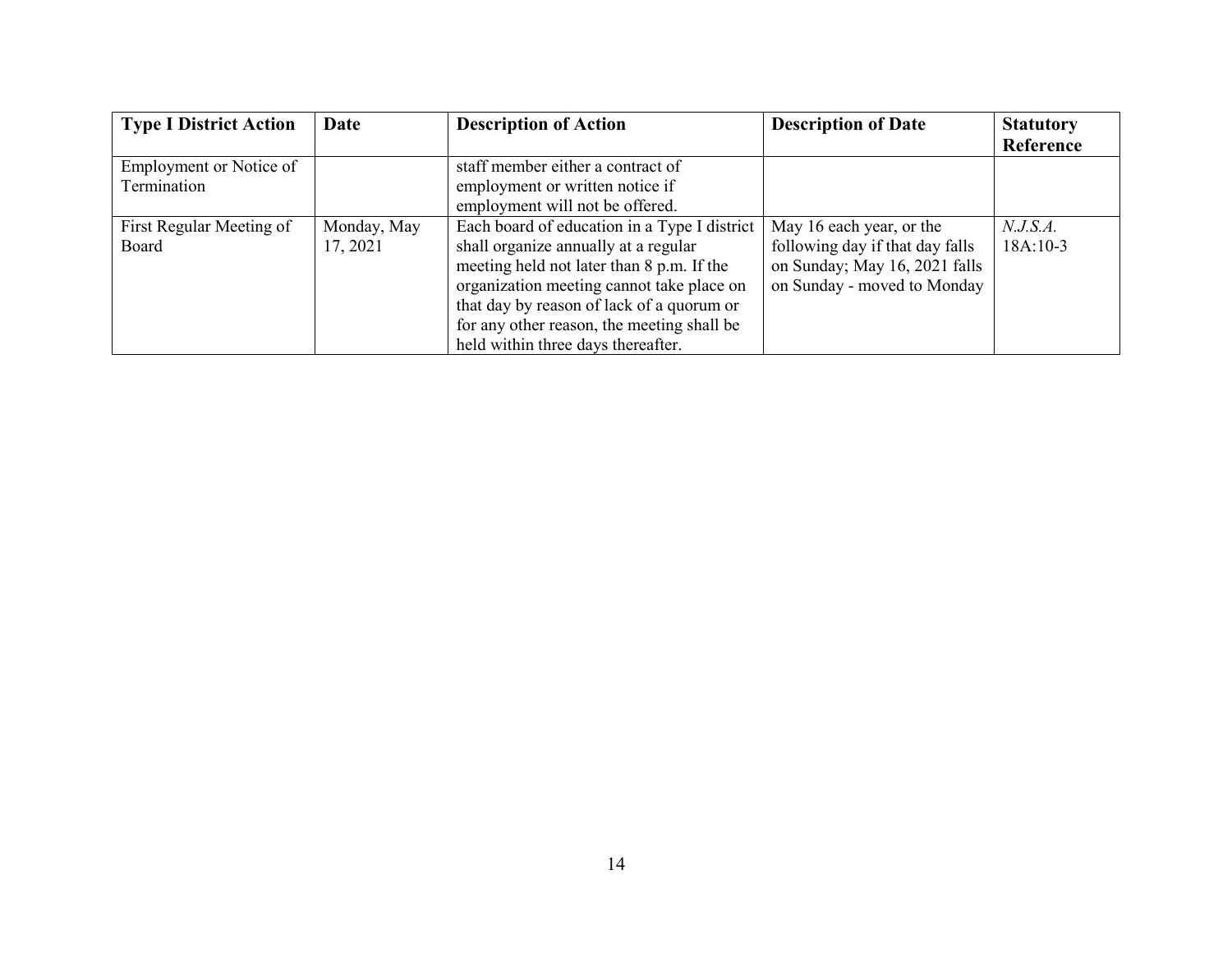| <b>State Intervention</b>                              | <b>Date</b>                 | <b>Description of Action</b>                                                                                                                                                                                                                                                                                                                                                                                                                            | <b>Description of Date</b>                                        | <b>Statutory</b>                                      |
|--------------------------------------------------------|-----------------------------|---------------------------------------------------------------------------------------------------------------------------------------------------------------------------------------------------------------------------------------------------------------------------------------------------------------------------------------------------------------------------------------------------------------------------------------------------------|-------------------------------------------------------------------|-------------------------------------------------------|
| <b>District Action</b>                                 |                             |                                                                                                                                                                                                                                                                                                                                                                                                                                                         |                                                                   | Reference                                             |
| Adoption and Filing of<br><b>Tentative Budget</b>      | Thursday,<br>March 4, 2021  | Districts must prepare an itemized budget<br>and submit the budget to the executive<br>county superintendent of schools, which is<br>the Commissioner's designee.<br><b>Note: Informational copy of budget</b><br>should be submitted to executive<br>county superintendent.                                                                                                                                                                            | March 4 each year                                                 | N.J.S.A.<br>18A:7F-5 and<br>18A:7F-6                  |
| Notice of Public Hearing -<br>Earliest                 | Thursday,<br>March 18, 2021 | Last day to advertise for earliest public<br>hearing. The board of education shall cause<br>notice of such public hearing and the<br>statement annexed to the budget to be<br>published at least once in at least one<br>newspaper published in the district and if<br>no newspaper is published therein, then in<br>at least one newspaper circulating in said<br>district not less than four days prior to the<br>date fixed for such public hearing. | Not less than 4 days prior to<br>the earliest public hearing date | N.J.S.A.<br>18A:22-10,<br>18A:22-11, and<br>18A:22-12 |
| Last Day to Present<br>Budget to Board of<br>Education | Monday, March<br>22, 2021   | Last day for State district superintendent to<br>present budget to board of education.                                                                                                                                                                                                                                                                                                                                                                  | March 22 each year                                                | N.J.S.A.<br>18A:7A-50                                 |
| Approval of Budget                                     | Monday, March<br>22, 2021   | Last day for Commissioner to approve the<br>budget statement to be advertised by<br>district.                                                                                                                                                                                                                                                                                                                                                           | Prior to advertisement                                            | N.J.A.C.<br>6A:23A-9.1                                |
| <b>Earliest Date for Public</b><br>Hearing on Budget   | Monday, March<br>22, 2021   | Earliest day for public hearing on budget in<br>school districts under state intervention.                                                                                                                                                                                                                                                                                                                                                              | March 22 each year                                                | N.J.S.A.<br>18A:7A-51                                 |
| Notice of Public Hearing -<br>Latest                   | Thursday,<br>March 25, 2021 | Last day to advertise for a public hearing<br>on the budget.<br>At least four days prior to the date fixed for<br>such public hearing, the district shall cause<br>notice of the public hearing and the<br>statement annexed to the budget to be                                                                                                                                                                                                        | 4 days prior to latest public<br>hearing                          | N.J.S.A.<br>18A:22-11 and<br>18A:22-12                |

### **Table 4. School Districts Under State Intervention (Those districts with a State District Superintendent)**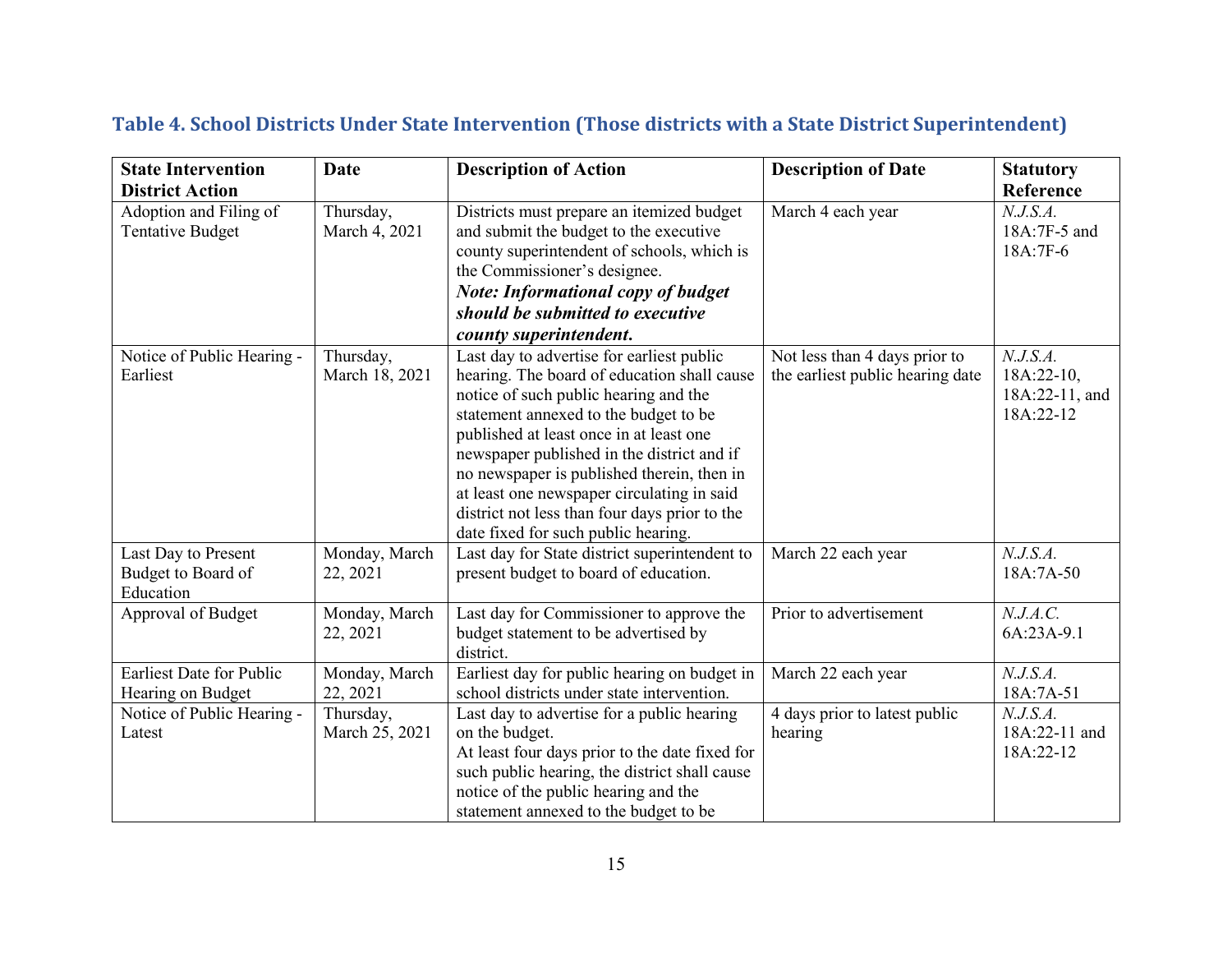| <b>State Intervention</b>                                                               | <b>Date</b>                                                    | <b>Description of Action</b>                                                                                                                                                                                                           | <b>Description of Date</b>                                | <b>Statutory</b>            |
|-----------------------------------------------------------------------------------------|----------------------------------------------------------------|----------------------------------------------------------------------------------------------------------------------------------------------------------------------------------------------------------------------------------------|-----------------------------------------------------------|-----------------------------|
| <b>District Action</b>                                                                  |                                                                |                                                                                                                                                                                                                                        |                                                           | Reference                   |
|                                                                                         |                                                                | published at least once in at least one<br>newspaper published in the district and if<br>no newspaper is published therein, then in<br>at least one newspaper circulating in said<br>district.                                         |                                                           |                             |
| Last Day for Public<br>Hearing                                                          | Monday, March<br>29, 2021                                      | Last day to hold public hearing on budget.<br>Public hearing may be held any day once<br>the Commissioner has approved the budget<br>and the budget and hearing dates have been<br>posted and advertised in at least one<br>newspaper. | March 29 each year                                        | N.J.S.A.<br>18A:7A-51       |
| <b>User-Friendly Budget</b><br>Posting to District Website                              | Wednesday,<br>March 24, 2021<br>- Wednesday,<br>March 31, 2021 | The budget as adopted for the school year<br>shall be provided for public inspection on<br>the district's internet site, if one exists, and<br>made available in print within 48 hours<br>after the public hearing on the budget.      | Within 48 hours after the<br>public hearing on the budget | N.J.A.C.<br>$6A:23A-8.1(c)$ |
| Budget, Determination of<br>Amounts to Be<br>Appropriated                               | Thursday, April<br>8, 2021                                     | Last day for State district superintendent to<br>adopt budget and to certify to the county<br>board of taxation the amount of local funds<br>to be appropriated for use in the public<br>schools.                                      | April 8 each year                                         | N.J.S.A.<br>18A:7A-52       |
| Delivery of Budget<br><b>Statement Certification to</b><br>Commissioner of<br>Education | Thursday, April<br>8, 2021                                     | Last day to provide budget statement<br>certification to Commissioner of<br>Education.                                                                                                                                                 | April 8 each year                                         | N.J.S.A.<br>18A:7A-52       |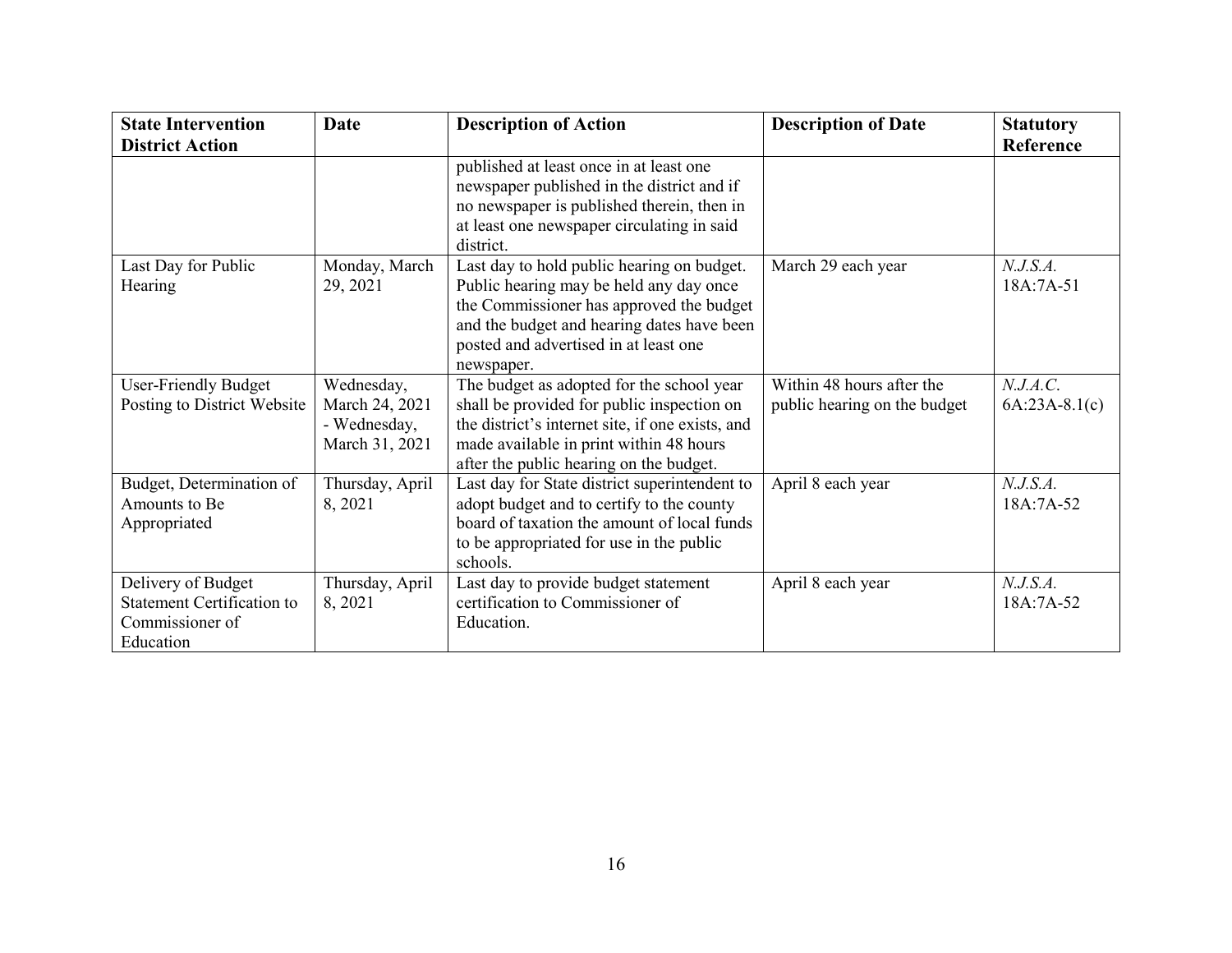### **Table 5. County Vocational Districts**

| <b>Vocational District</b>                                                           | <b>Date</b>                                                       | <b>Description of Action</b>                                                                                                                                                                                                                                                                              | <b>Description of Date</b>                                  | <b>Statutory</b>               |
|--------------------------------------------------------------------------------------|-------------------------------------------------------------------|-----------------------------------------------------------------------------------------------------------------------------------------------------------------------------------------------------------------------------------------------------------------------------------------------------------|-------------------------------------------------------------|--------------------------------|
| <b>Action</b>                                                                        |                                                                   |                                                                                                                                                                                                                                                                                                           |                                                             | Reference                      |
| Submission of Budget                                                                 | Thursday,<br>March 4, 2021                                        | County districts must submit an itemized<br>budget to the executive county<br>superintendent of schools.                                                                                                                                                                                                  | March 4 each year                                           | N.J.S.A.<br>18A:7F-5           |
| <b>Budget Approval by</b><br><b>Executive County</b><br>Superintendent               | Tuesday, March<br>23, 2021                                        | Last day for executive county<br>superintendent to approve the itemized<br>budget.                                                                                                                                                                                                                        | Fourth Tuesday in March                                     | N.J.A.C.<br>6A:23A-9.1         |
| Delivery of Budget to<br>Board of School Estimate                                    | Tuesday, March<br>23, 2021                                        | On or before the fourth Tuesday in March,<br>county vocational district boards of<br>education shall prepare and deliver the<br>itemized budget to each member of the<br>board of school estimate and to the<br>executive county superintendent of<br>schools.                                            | Fourth Tuesday in March                                     | N.J.S.A.<br>18A:54-28          |
| First Day for<br>Determination of<br>Appropriation,<br>Certification of Amount       | Tuesday, March<br>23, 2021                                        | First day for board of school estimate in<br>county vocational districts to adopt budget<br>and certify to the board of education and<br>governing body the amount of funds to be<br>appropriated for use of the county school<br>district.                                                               | Fourth Tuesday in March                                     | N.J.S.A.<br>18A:54-29          |
| Last Day for<br>Determination of<br>Appropriation,<br><b>Certification of Amount</b> | Thursday, April<br>8, 2021                                        | Last day for board of school estimate in<br>county vocational districts to adopt budget<br>and certify to the board of education and<br>governing body the amount of funds to be<br>appropriated for use of the county school<br>district.                                                                | April 8 each year                                           | N.J.S.A.<br>18A:54-29          |
| Application for<br><b>Restoration – Comments</b><br>by Board of Education            | 10 working days<br>after action by<br>board of school<br>estimate | Within 10 working days after certification<br>of the general fund tax levy by the board of<br>school estimate, a district board of<br>education eligible for restoration of budget<br>reductions pursuant to N.J.A.C. 6A:23A-<br>$9.9(a)1$ or 2 may submit to the<br>Commissioner an application for such | 10 working days after action<br>by board of school estimate | N.J.A.C.<br>6A:23A-<br>9.9(a)3 |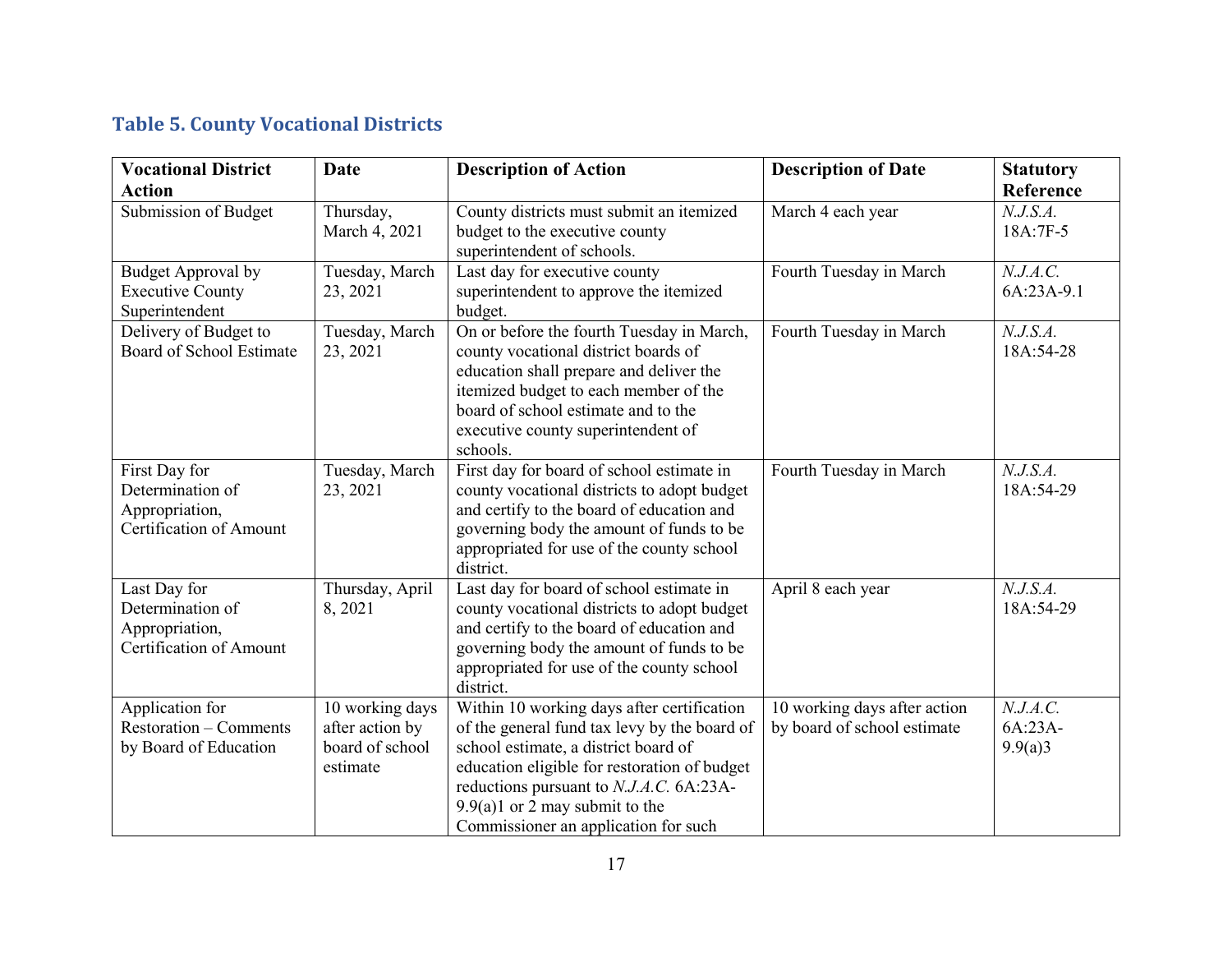| <b>Vocational District</b>                                                         | <b>Date</b>                                                                            | <b>Description of Action</b>                                                                                                                                                                                                                                                                                                                                                                                                                                                                                                                                                                                                                                                                                                                                                                                                                                                                                                                                                                                                                          | <b>Description of Date</b>                                                       | <b>Statutory</b>               |
|------------------------------------------------------------------------------------|----------------------------------------------------------------------------------------|-------------------------------------------------------------------------------------------------------------------------------------------------------------------------------------------------------------------------------------------------------------------------------------------------------------------------------------------------------------------------------------------------------------------------------------------------------------------------------------------------------------------------------------------------------------------------------------------------------------------------------------------------------------------------------------------------------------------------------------------------------------------------------------------------------------------------------------------------------------------------------------------------------------------------------------------------------------------------------------------------------------------------------------------------------|----------------------------------------------------------------------------------|--------------------------------|
| <b>Action</b>                                                                      |                                                                                        |                                                                                                                                                                                                                                                                                                                                                                                                                                                                                                                                                                                                                                                                                                                                                                                                                                                                                                                                                                                                                                                       |                                                                                  | Reference                      |
|                                                                                    |                                                                                        | restoration. If the governing body certifies<br>a lower amount in accordance with<br>N.J.S.A. 18A:22-17, the application may be<br>amended to address additional reductions.<br>The application must be submitted to the<br>appropriate executive county<br>superintendent, and a copy of the complete<br>application must concurrently be provided<br>to the board of school estimate.<br>Within 10 working days of delivery to the<br>district board of education and the<br>executive county superintendent, pursuant<br>to N.J.A.C. $6A:23A-9.7(a)$ or (b), a district<br>board of education may submit to the<br>executive county superintendent any<br>comments it may wish to make in response<br>to the demonstration provided at the time<br>of certification by the board of school<br>estimate, that the specific reductions made<br>will not adversely affect the ability of the<br>district to provide a thorough and efficient<br>education or the stability of the district<br>given the need for long term planning and<br>budgeting. |                                                                                  |                                |
| Application for<br><b>Restoration – Comments</b><br>by Board of School<br>Estimate | 10 working days<br>after receipt of<br>district board of<br>education's<br>application | Within 10 working days of receipt of the<br>district board of education's application,<br>the board of school estimate may submit to<br>the executive county superintendent any<br>comments it may wish to make on the<br>board's application. A copy of such<br>comments must be concurrently provided<br>to the board of education.                                                                                                                                                                                                                                                                                                                                                                                                                                                                                                                                                                                                                                                                                                                 | 10 working days after receipt<br>of district board of education's<br>application | N.J.A.C.<br>6A:23A-<br>9.9(a)5 |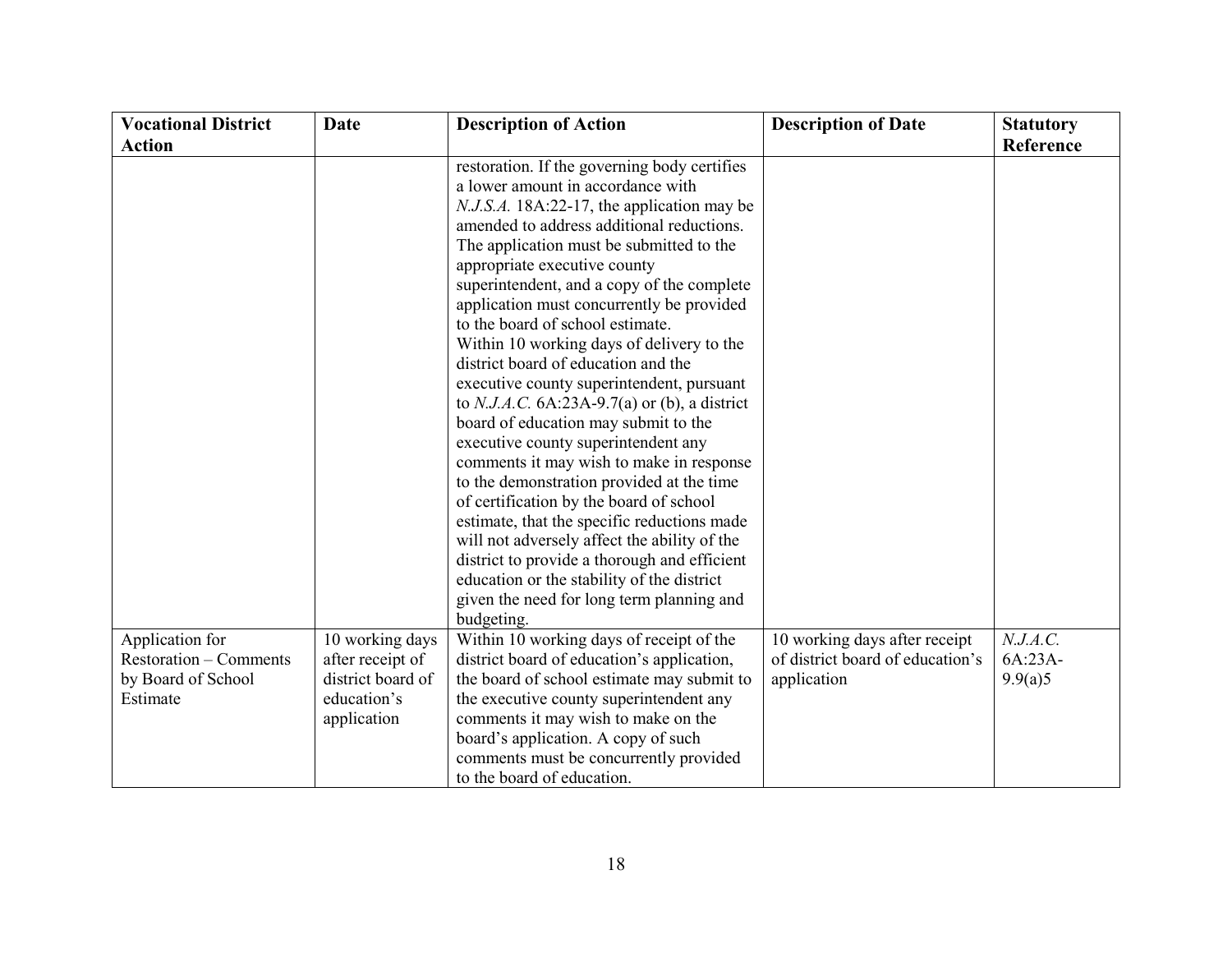# **Table 6. County Special Services School Districts (CSSSD)**

| <b>CSSSD Action</b>                                                            | <b>Date</b>                                                 | <b>Description of Action</b>                                                                                                                                                                                                           | <b>Description of Date</b>                                     | <b>Statutory</b><br>Reference |
|--------------------------------------------------------------------------------|-------------------------------------------------------------|----------------------------------------------------------------------------------------------------------------------------------------------------------------------------------------------------------------------------------------|----------------------------------------------------------------|-------------------------------|
| Submission of Budget                                                           | Thursday,<br>March 4, 2021                                  | CSSSD must submit an itemized budget to<br>the executive county superintendent of<br>schools.                                                                                                                                          | March 4 each year                                              | N.J.S.A.<br>18A:7F-5          |
| Budget Approval by<br><b>Executive County</b><br>Superintendent                | Tuesday, March<br>23, 2021                                  | Last day for executive county<br>superintendent to approve the itemized<br>budget.                                                                                                                                                     | Fourth Tuesday in March                                        | N.J.A.C.<br>6A:23A-9.1        |
| Delivery of Budget to<br>Board of School Estimate                              | Tuesday, March<br>23, 2021                                  | On or before the fourth Tuesday in March,<br>CSSSD boards of education shall prepare<br>and deliver the itemized budget to each<br>member of the board of school estimate<br>and to the executive county superintendent<br>of schools. | Fourth Tuesday in March                                        | N.J.S.A.<br>18A:46-40         |
| First Day for<br>Determination of<br>Appropriation,<br>Certification of Amount | Tuesday, March<br>23, 2021                                  | First day for board of school estimate in<br>CSSSD to adopt budget and certify to the<br>board of education and governing body the<br>amount of funds to be appropriated for use<br>of the county school district.                     | Fourth Tuesday in March                                        | N.J.S.A.<br>18A:46-41         |
| Last Day for<br>Determination of<br>Appropriation,<br>Certification of Amount  | Thursday, April<br>8,2021                                   | Last day for board of school estimate in<br>CSSSD to adopt budget and certify to the<br>board of education and governing body the<br>amount of funds to be appropriated for use<br>of the county school district.                      | April 8 each year                                              | N.J.S.A.<br>18A:46-41         |
| First Regular Meeting of<br>the Board                                          | Thursday, July<br>$1,2021 -$<br>Wednesday,<br>July 14, 2021 | Each board of education for a CSSSD shall<br>organize annually on any day during the<br>first two weeks of July, excluding<br>Sundays.                                                                                                 | Any date during the first two<br>weeks of July, except Sundays | N.J.S.A.<br>18A:46-37         |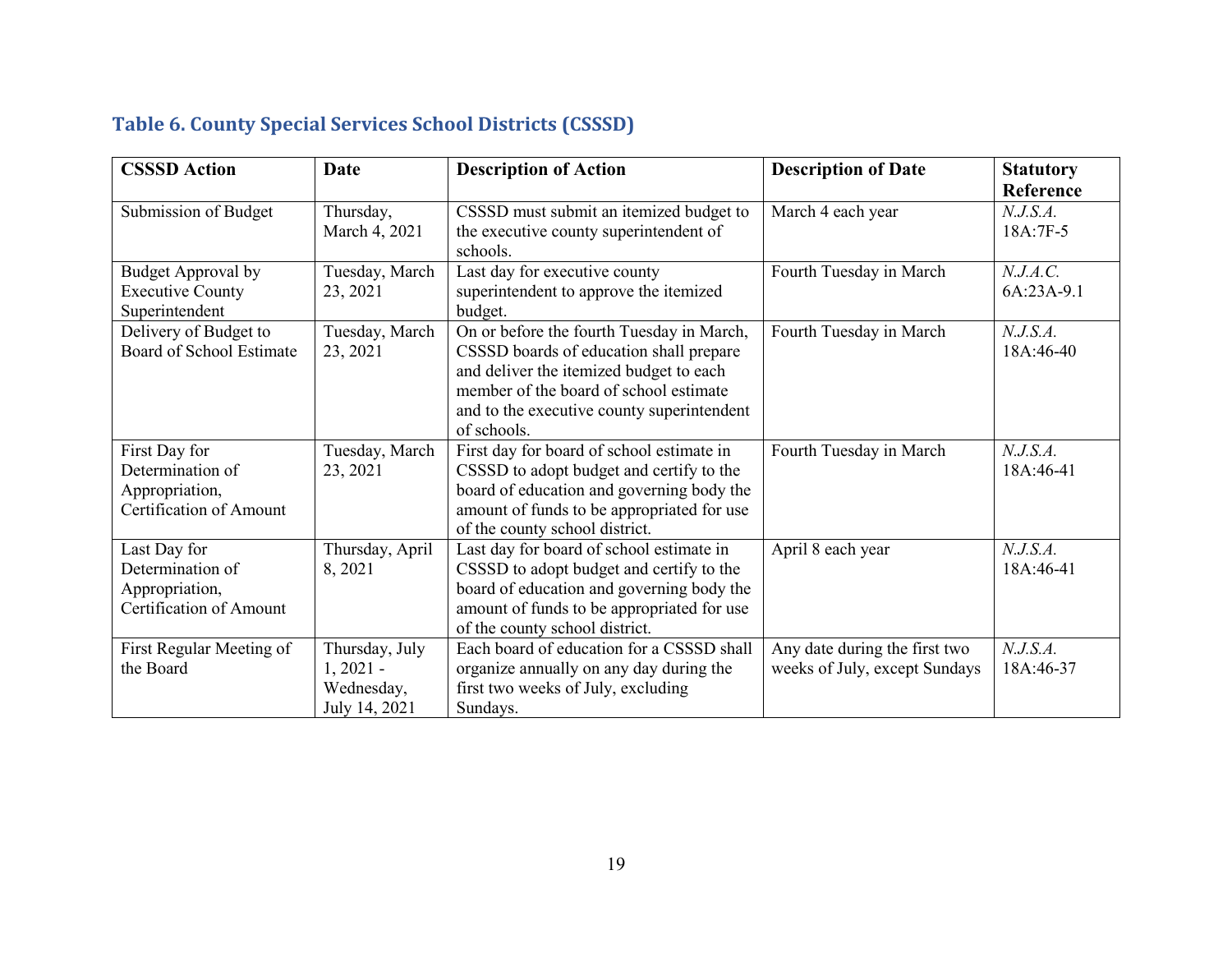#### **Table 7. Educational Services Commissions**

| <b>ESC</b> Action           | Date             | <b>Description of Action</b>                | <b>Description of Date</b>    | <b>Statutory</b>       |
|-----------------------------|------------------|---------------------------------------------|-------------------------------|------------------------|
|                             |                  |                                             |                               | Reference              |
| Notice to Member Boards     | Friday, January  | On or before this date the board shall      | January 15 each year          | <i>N.J.S.A.</i> 18A:6- |
| of Education of Fees and    | 15, 2021         | notify each member board of education of    |                               | 62                     |
| Method of Funding           |                  | the fees to be charged for each service and |                               |                        |
| Expenses                    |                  | program for the ensuing school year and     |                               |                        |
|                             |                  | the method by which the Commission          |                               |                        |
|                             |                  | expenses shall be funded.                   |                               |                        |
| Budget Adoption by          | Monday, March    | On or before this date, the representative  | March 8 each year             | <i>N.J.S.A.</i> 18A:6- |
| Representative Assembly     | 8, 2021          | assembly shall adopt a budget for the       |                               | 62                     |
|                             |                  | ensuing fiscal year.                        |                               |                        |
| <b>Budget Submission to</b> | Thursday,        | Last day to submit the budget to the        | Within 3 days of adoption of  | N.J.S.A. 18A:6-        |
| <b>Executive County</b>     | March 11, 2021   | executive county superintendent for         | budget                        | 62                     |
| Superintendent              |                  | approval.                                   |                               |                        |
|                             |                  | (The budget must be submitted to the        |                               |                        |
|                             |                  | executive county superintendent within      |                               |                        |
|                             |                  | three days of adoption.)                    |                               |                        |
| First Regular Meeting of    | Tuesday, June 1, | An educational services commission          | Any day during the first week | <i>N.J.S.A.</i> 18A:6- |
| the Board                   | 2021 - Monday,   | representative assembly shall organize      | of June                       | 54                     |
|                             | June 7, 2021     | annually during the first week of June.     |                               |                        |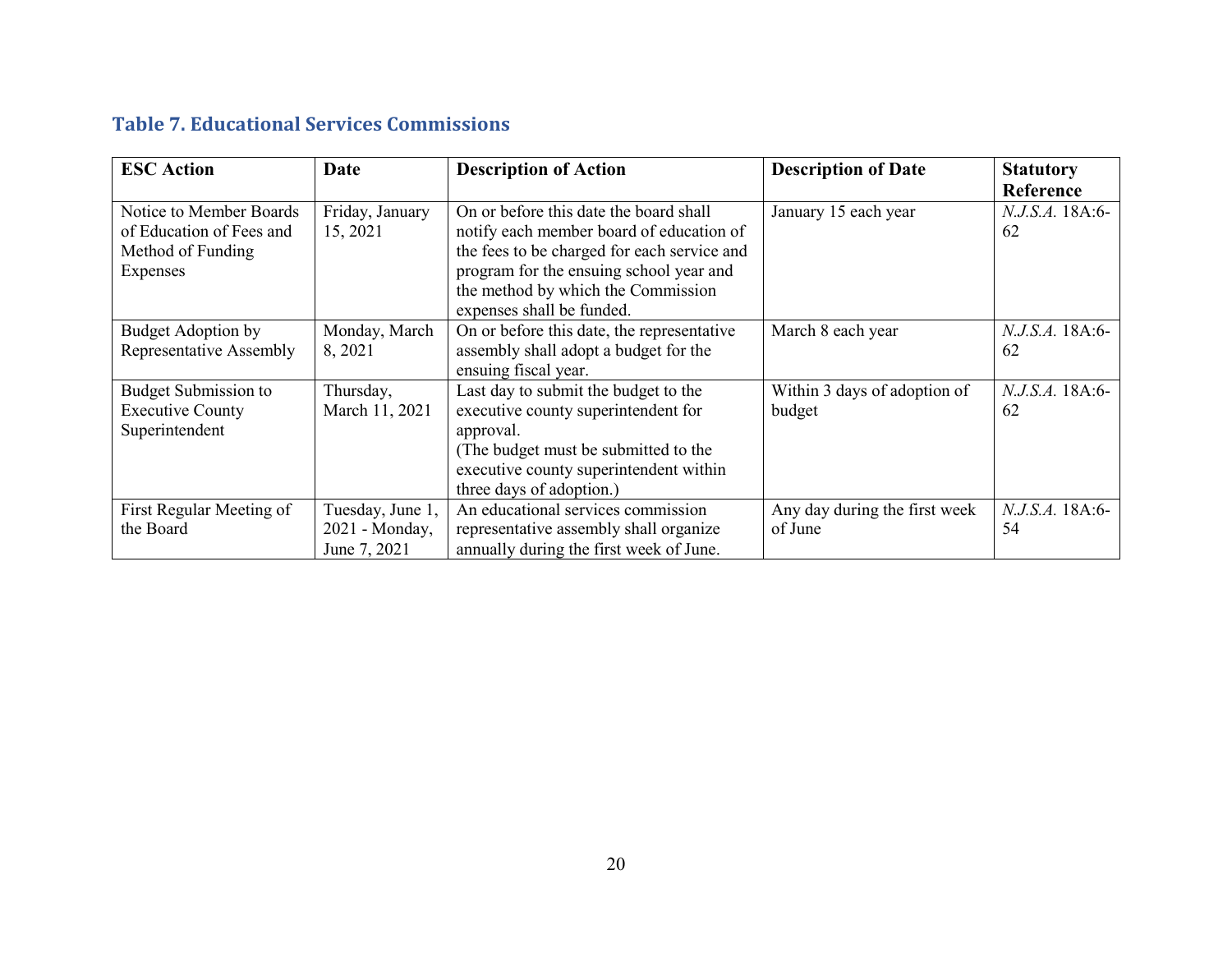### **Table 8. Special Elections**

| <b>Special Election Action</b>                 | <b>Date</b>                       | <b>Description of Action</b>                                                                                                                                                                                                                                                                                                                      | <b>Description of Date</b>                                                                                  | <b>Statutory</b>                  |
|------------------------------------------------|-----------------------------------|---------------------------------------------------------------------------------------------------------------------------------------------------------------------------------------------------------------------------------------------------------------------------------------------------------------------------------------------------|-------------------------------------------------------------------------------------------------------------|-----------------------------------|
|                                                |                                   |                                                                                                                                                                                                                                                                                                                                                   |                                                                                                             | Reference                         |
| Notice of March Special<br>Election            | Friday, January<br>8, 2021        | The board of education shall give the<br>municipal clerk or clerks, as the case may<br>be, and the county board of elections no<br>less than 60 days' notice, in writing, of its<br>intention to hold a special election.                                                                                                                         | 60 days prior to special<br>election for March                                                              | N.J.S.A. 19:60-<br>2              |
| January Special Election<br>Date               | Suspended                         | The board of education of a type II district<br>may call a special election of the legal<br>voters of the district on only the fourth<br>Tuesday in January, the second Tuesday in<br>March, the last Tuesday in September, or<br>the second Tuesday in December when in<br>its judgment the interest of the schools<br>require such an election. | Fourth Tuesday in January<br>Note: On November 25, 2020<br>EO203 suspended the January<br>special election. | N.J.S.A. 19:60-<br>$\overline{2}$ |
| March Special Election<br>Date                 | Suspended                         | The board of education of a type II district<br>may call a special election of the legal<br>voters of the district on only the fourth<br>Tuesday in January, the second Tuesday in<br>March, the last Tuesday in September, or<br>the second Tuesday in December when in<br>its judgment the interest of the schools<br>require such an election. | Second Tuesday in March<br>Note: On December 21, 2020<br>EO211 suspended the March<br>special election.     | N.J.S.A. 19:60-<br>$\overline{2}$ |
| Notice of September<br><b>Special Election</b> | Friday, July 30,<br>2021          | The board of education shall give the<br>municipal clerk or clerks, as the case may<br>be, and the county board of elections no<br>less than 60 days' notice, in writing, of its<br>intention to hold a special election.                                                                                                                         | 60 days prior to special<br>election for September                                                          | N.J.S.A. 19:60-<br>$\overline{2}$ |
| September Special<br><b>Election Date</b>      | Tuesday,<br>September 28,<br>2021 | The board of education of a type II district<br>may call a special election of the legal<br>voters of the district on only the fourth<br>Tuesday in January, the second Tuesday in<br>March, the last Tuesday in September, or<br>the second Tuesday in December when in                                                                          | Last Tuesday in September                                                                                   | N.J.S.A. 19:60-<br>2              |